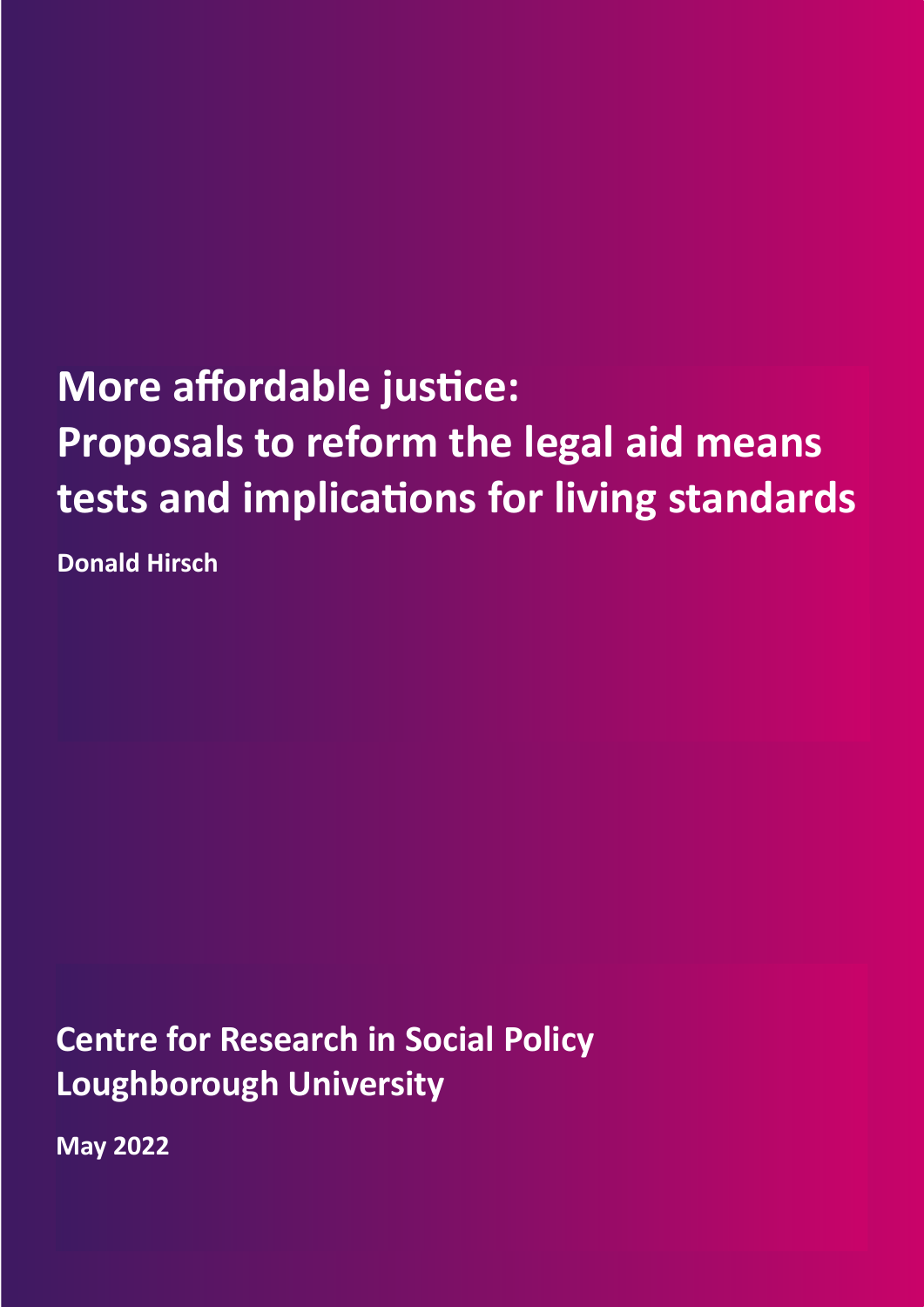

© Loughborough University

Published by the Centre for Research in Social Policy Loughborough University Leicestershire LE11 3TU

ISBN 978 0946831 58 6

All rights reserved. Reproduction of this report by photocopying or electronic means for noncommercial purposes is permitted. Otherwise, no part of this report may be reproduced, adapted, stored in a retrieval system or transmitted by any means, electronic, mechanical, photocopying, or otherwise without the prior written permission of Loughborough University.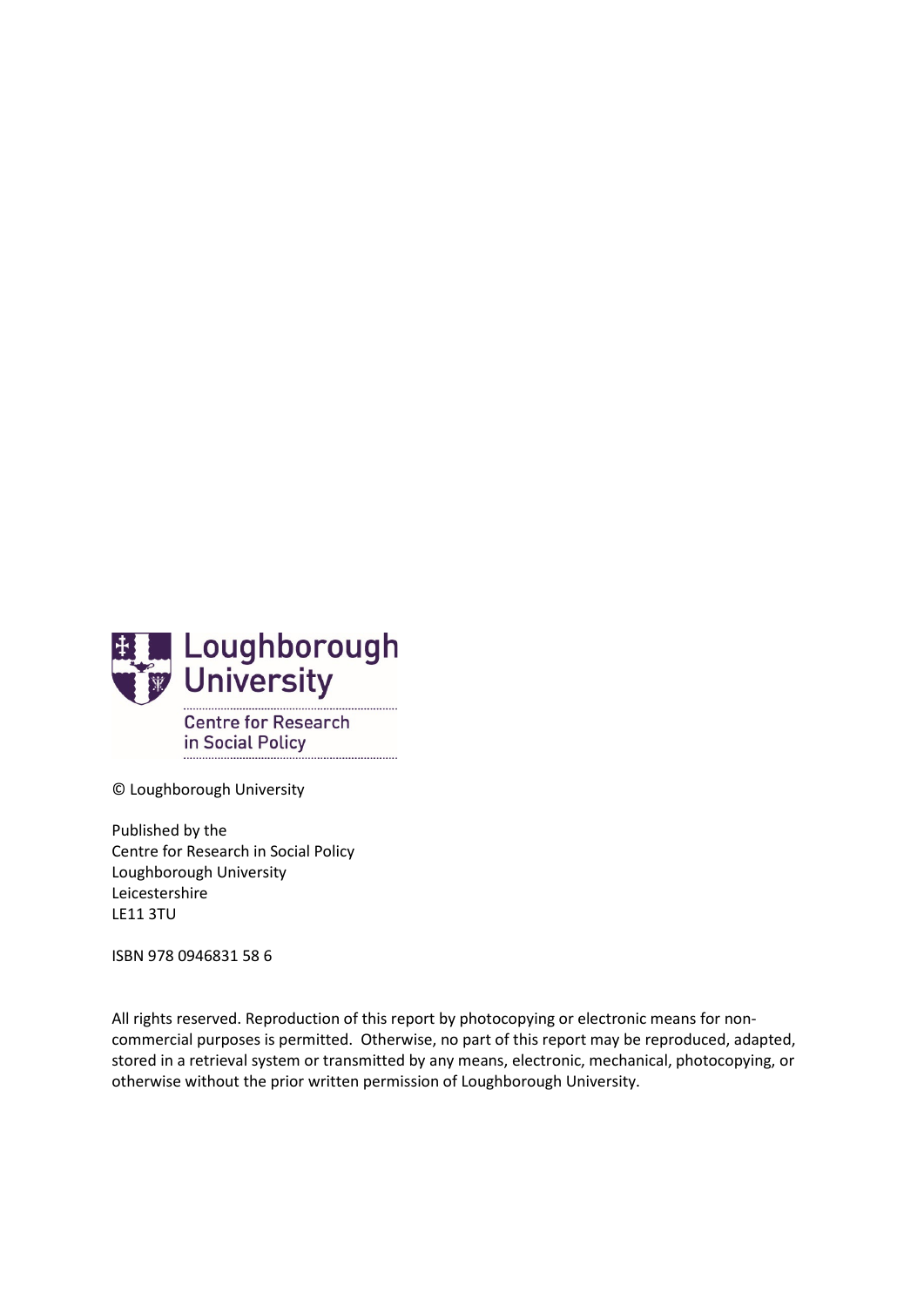# **Contents**

| <b>Overview</b> |     |                                                                                | 1              |
|-----------------|-----|--------------------------------------------------------------------------------|----------------|
| 1               |     | <b>Background</b>                                                              | $\overline{2}$ |
| $\overline{2}$  |     | Structural changes and principles underpinning them                            | 4              |
|                 | 2.1 | <b>Deductable costs</b>                                                        | 4              |
|                 | 2.2 | Cost of living allowances and equivalisation                                   | 4              |
|                 | 2.4 | The basis for cost of living allowances and for disposable income thresholds   | 7              |
|                 | 2.5 | Cost of living allowances and the rising cost of living                        | 8              |
|                 | 2.6 | Passporting                                                                    | 8              |
|                 | 2.7 | <b>Capital test</b>                                                            | 10             |
| 3               |     | Outcomes: how well does the proposed system improve affordable access to legal |                |
|                 |     | services for applicants and defendants in low income families?                 | 12             |
|                 | 3.1 | The disposable income threshold for non-contributory legal aid                 | 12             |
|                 | 3.2 | Contributions and the upper threshold for civil court applicants               | 18             |
|                 | 3.3 | <b>Contributions for Crown Court defendants</b>                                | 22             |
|                 | 3.4 | The Magistrates' Court disposable income test - additional features and        |                |
|                 |     | comparison with Crown Court test                                               | 24             |
| 4               |     | <b>Conclusion and recommendations</b>                                          | 26             |
| 5               |     | <b>References</b>                                                              | 29             |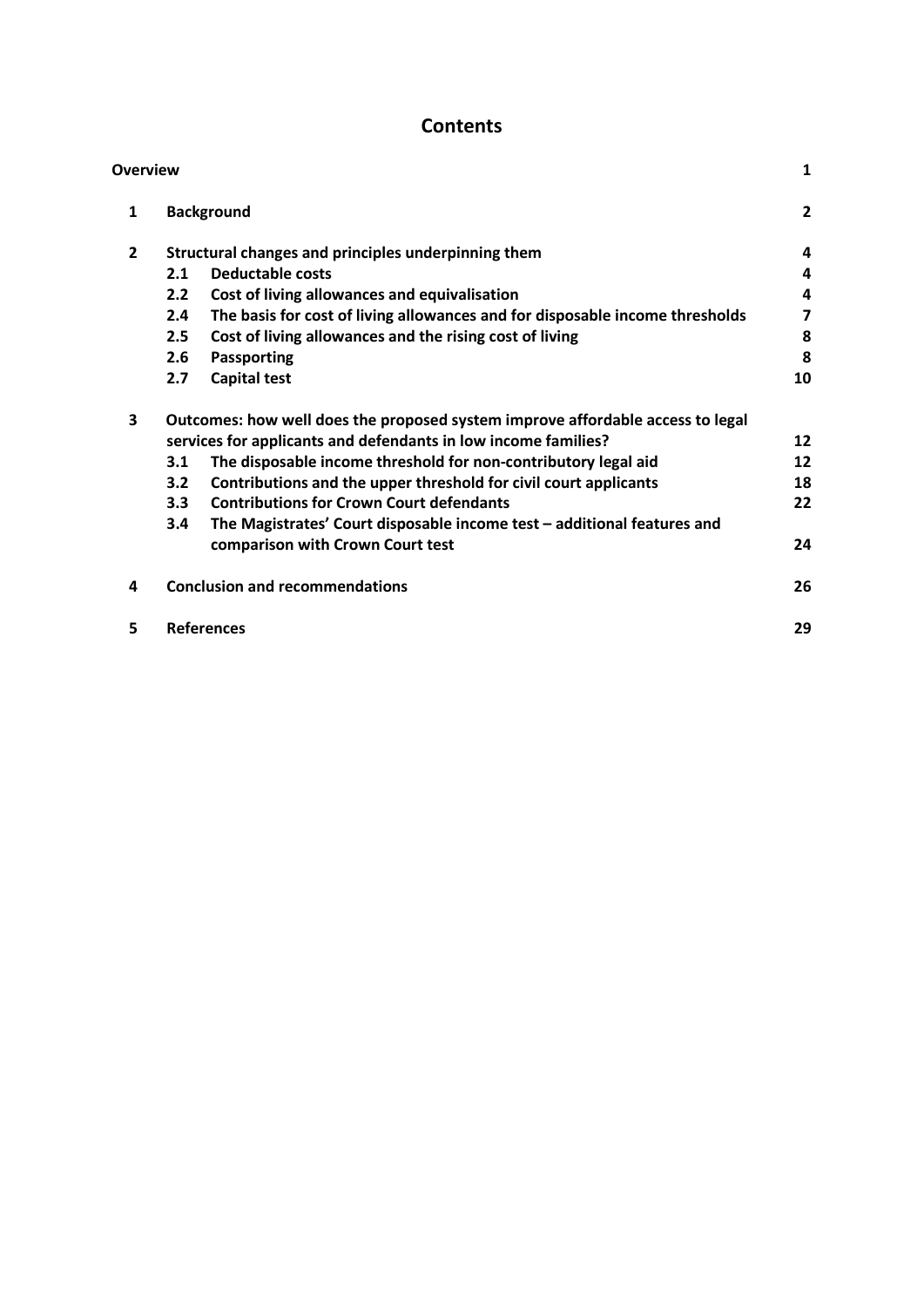# <span id="page-3-0"></span>**Overview**

This report comments on proposed changes in the Legal Aid Means Test Review, published in March 2022 for consultation by the Ministry of Justice (MoJ, 2022). This first review of the means test in 13 years proposes a wide range of changes in different parts of the legal aid system, and is consulting on 109 questions. This report does not seek to answer all of these questions, but rather to comment on the extent to which key aspects of the new system improve access to justice, by helping people with legal costs which they could not otherwise reasonably be expected to afford, given their income and other financial resources. It follows up on the findings of two earlier reports (Hirsch, 2018a and Hirsch,2018b), which showed that the civil and the criminal legal aid systems respectively are denying help with legal costs to people who objectively could not be expected to cover these costs themselves.

Overall, the MoJ proposals create a substantially more generous legal aid system than the present one. Both increases in the income thresholds determining eligibility and efforts to structure the means tests more fairly would improve the ability of people to afford legal costs, at the point where they are required either to contribute to these costs or to cover them entirely. The proposed changes by no means eliminate cases where paying for legal services would leave people short of being able to afford a minimum living standard, but where this remains the case, the magnitude of that shortfall is greatly reduced.

However, the report also comments on several aspects of the proposals that could be improved. Most importantly, it shows that the progress made by these changes risks being very seriously undermined without more frequent and systematic inflation uprating than proposed – particularly in the present period of high inflation. It also points to some structural aspects of the proposals that could be reformed to help achieve the MoJ's objective of making them more equitable. In particular, lone parents are substantially disadvantaged by the proposed structure, and this could especially undermine their ability to achieve justice in the civil system, with troubling consequences for family cases where they rely on the courts for protection. A simple adjustment in the structures proposed could remedy this inequity.

The report makes two main recommendations:

- 1) That all the thresholds and allowances used in the legal aid means test be updated annually in line the Consumer Prices Index (CPI) – and with the CPIH variant including housing for gross income thresholds. Such upratings should be backdated to take account of inflation since the collection of data on expenditure and income on which thresholds are based.
- 2) That lone parents be given a supplementary cost of living allowance equal to half the amount that would be assigned to a partner or additional adult.

A further, subsidiary recommendation is that Housing Benefit income, and the housing element of Universal Credit, should not be included when applying the gross income limit, because doing so would exclude some civil applicants in high-rent areas with low disposable income.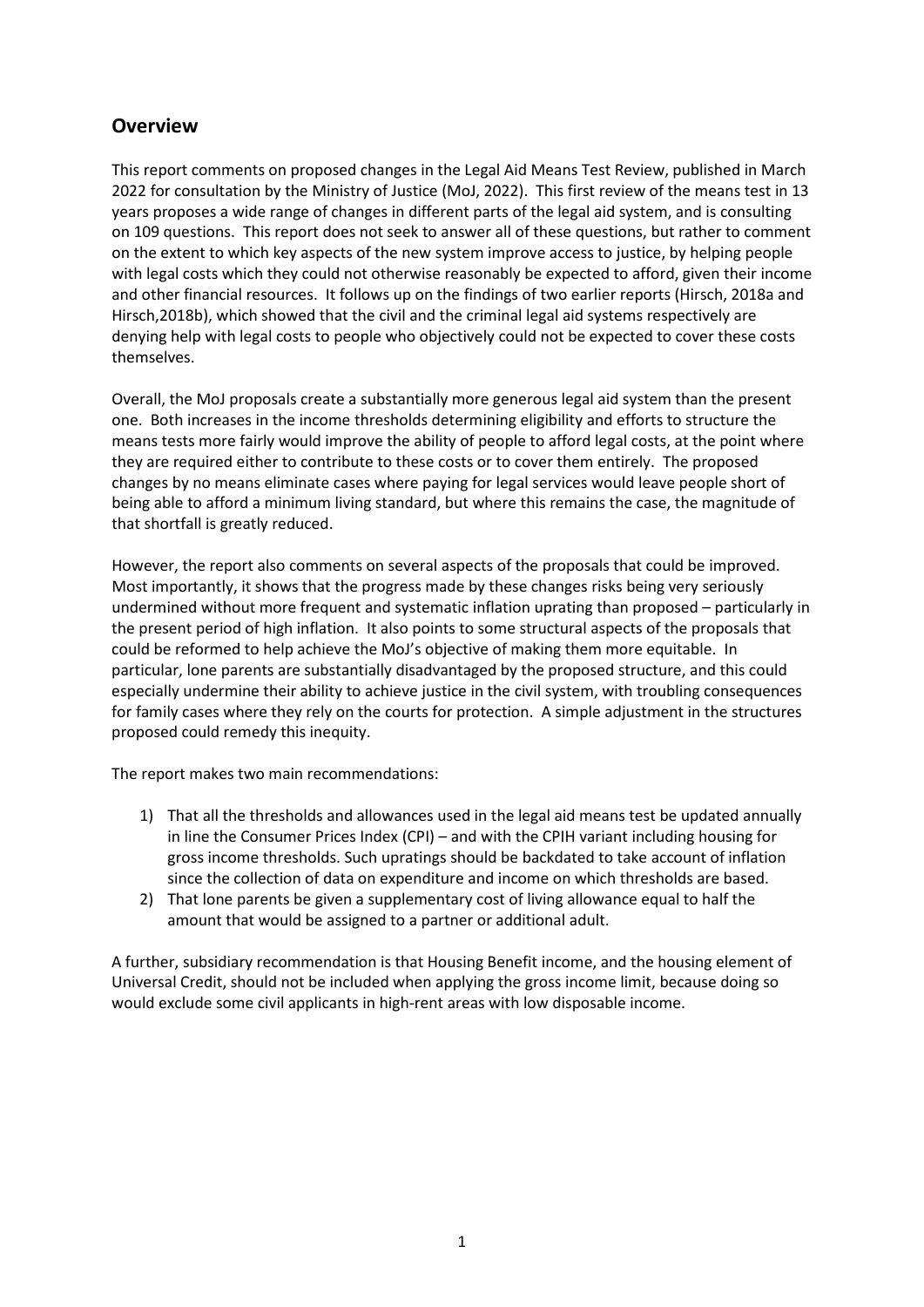# <span id="page-4-0"></span>**1 Background**

In order to qualify for legal aid, applicants must undergo a complex means test with thresholds for both gross income and disposable income. Different conditions and thresholds apply for civil and criminal cases. These were last reviewed in 2010; the resulting LASPO regulations were implemented in 2012, using thresholds last uprated in 2009. Since that time, prices have risen by 40%, according to the Consumer Prices Index.

The underlying purpose of legal aid is to ensure that people with insufficient means of their own to allow them to access justice, are assisted in doing so. This raises the crucial issue of what is meant by affordability. Someone with substantial savings can afford justice by drawing on these savings. Alternatively, someone with more than enough income to pay for the essentials of life can draw on this income to cover some or all of their legal costs, without this resulting in unacceptable hardship.

But how much income is needed to pay for life's essentials? The Minimum Income Standard (MIS), based on research at Loughborough University into what items members of the public think people should be able to afford as a minimum, has become a widely accepted benchmark in the UK. In 2017, this benchmark was the basis for the Supreme Court's decision that the means-tested system for charging fees for accessing employment tribunals was denying employees access to justice (R (UNISON) v Lord Chancellor [2017].

In 2018, the Law Society published a report by this author which tested the civil legal aid means test against the MIS criterion (Hirsch, 2018a). This found that the income thresholds for civil legal aid were well below the MIS level. The maximum disposable income at which legal aid was available was typically 10% to 30% below MIS, so people without the minimum required for an acceptable living standard even before legal costs would have to become worse off still in order to pay fully for legal services. Moreover, the lower disposable income threshold was in some cases over 50% below the MIS level, meaning that some people would have to make a contribution to any legal costs even though they had less than half what they needed to live on.

A follow-up report on the criminal system (Hirsch, 2018b) found that defendants were also having to start paying for legal aid with incomes below the MIS level, by up to 20%. Although this was a more modest shortfall than for civil applicants, defendants in magistrates' courts get no legal aid if their incomes are above this minimum threshold, while Crown Court defendants just above the threshold were having to contribute amounts that lowered their remaining income to 40-50% below what they need. While the disposable income limit for access to contributory legal aid in the Crown Court is high, allowing people with well above average incomes still to receive support if they have very high legal costs, even in these cases the burden of their contribution can leave them with less than they need according to MIS.

This unfavourable situation has deteriorated further, due to price increases which by April 2022 had totalled 14% since these calculations were made in 2018, according to the Consumer Prices Index.

The proposals in the current Review both increase the allowances and restructure the system. They go some way towards creating consistency between the civil and criminal means tests. They seek to make the system fairer, particularly in setting the relative allowances allocated to different household members, as well as introducing additional allowances for pension contributions, student loans and (in the civil system, to align it with the criminal system) council tax.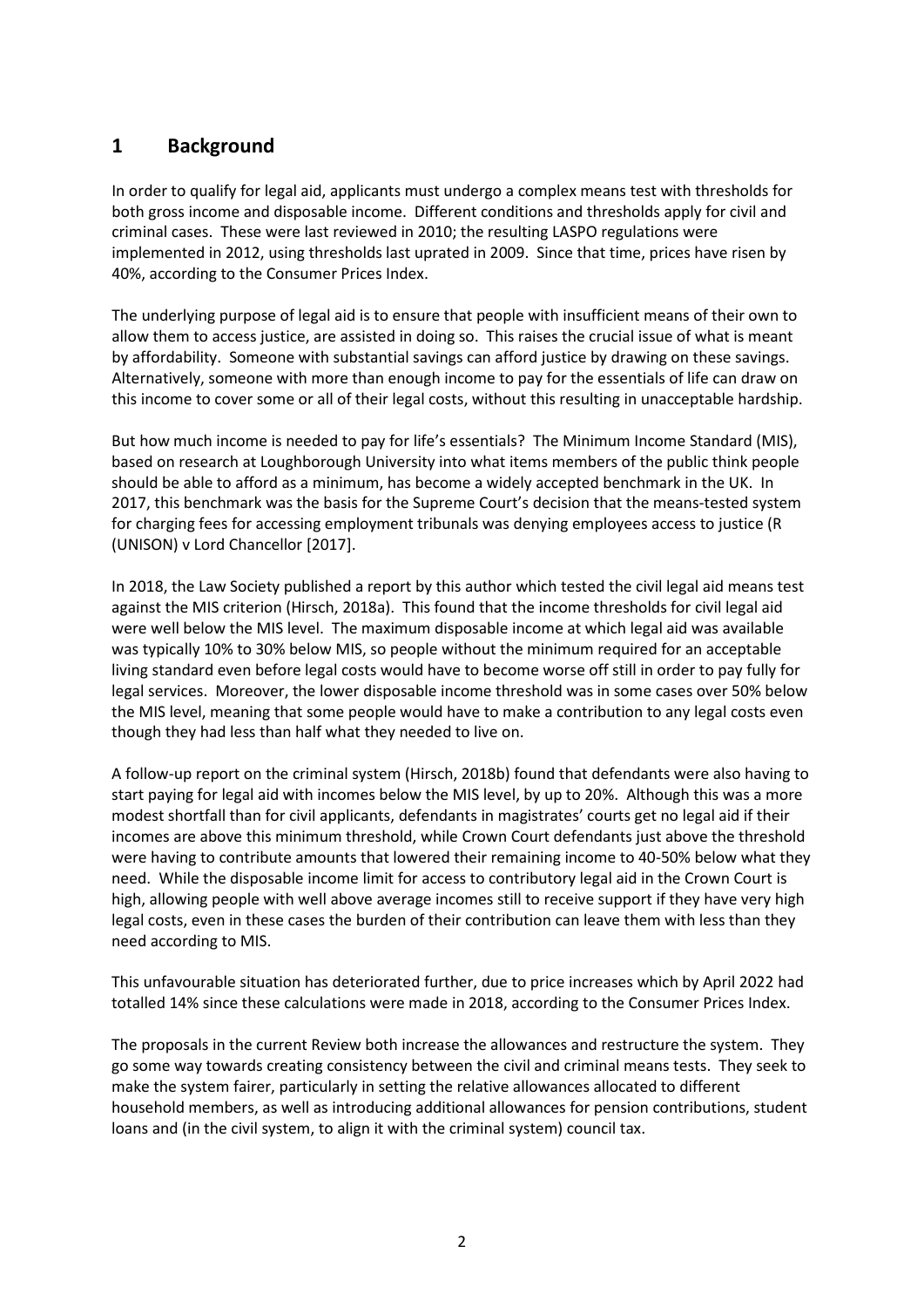This report starts in Section 2 by commenting on the principles underlying structural changes in the means tests. It focuses on the means testing of disposable income; as made clear by the consultation paper, the testing of gross income is intended largely to exclude from the more detailed disposable income means test cases that would have failed this latter test anyway. Section 2 also comments briefly on the proposed new civil means test on capital.

In Section 3, the report then looks at the consequences of proposed changes in structures and threshold levels for the affordability of legal services for applicants and defendants, in terms of whether their household incomes before and after legal costs are adequate to meet their minimum needs. These main calculations for the report again focus on the disposable income tests, following up on the previous reports' findings that under the present system these tests are requiring people to make payments that they cannot afford in order to access legal services.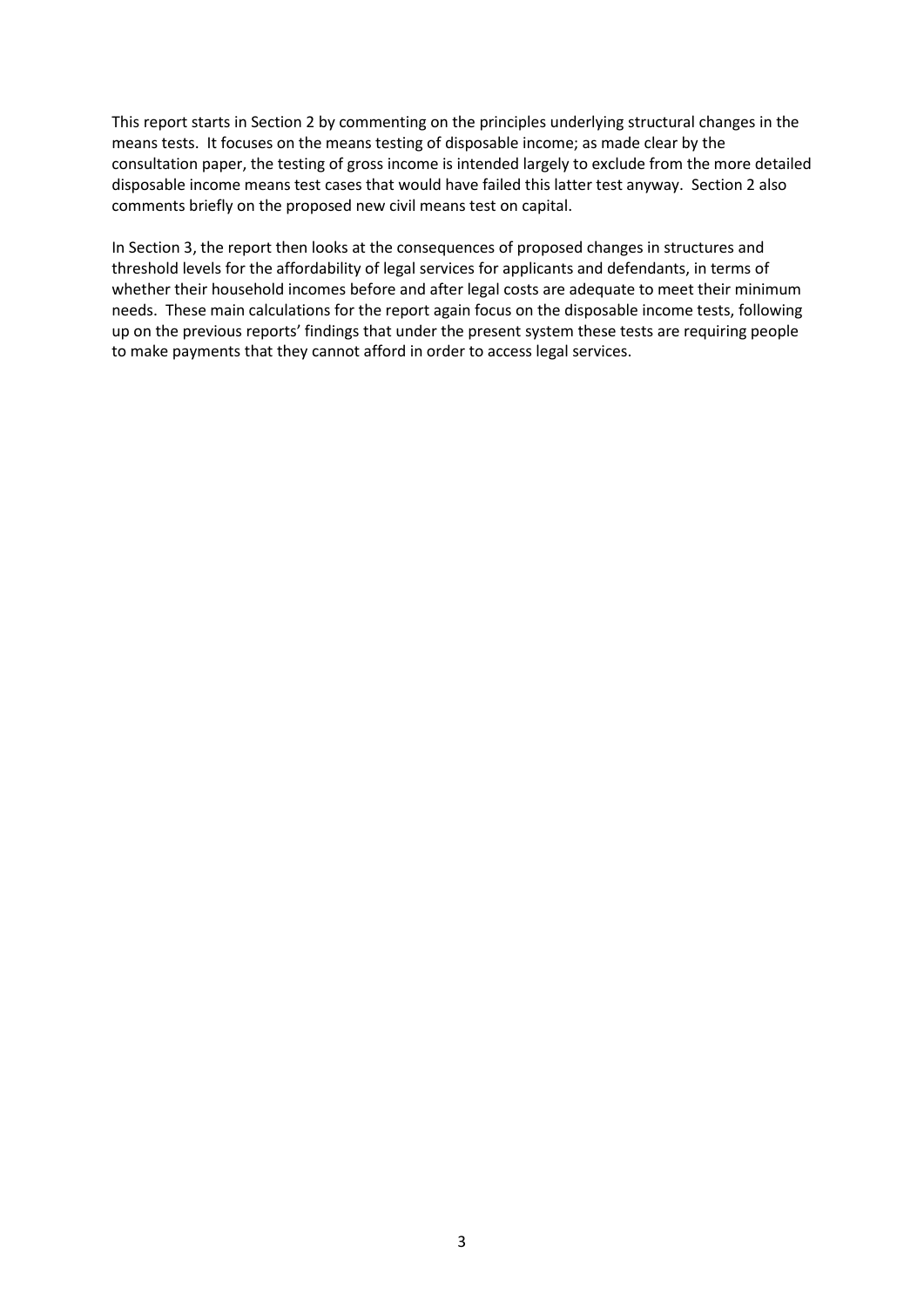# <span id="page-6-0"></span>**2 Structural changes and principles underpinning them**

The MoJ's proposals seek to create a more rational structure for legal aid. This ambition is clearly welcome, and this section comments briefly on some of the proposed features.

# <span id="page-6-1"></span>**2.1 Deductable costs**

Before comparing a household's income to benchmarks determining access to legal aid, the system deducts certain unavoidable expenditures from gross income, that are also excluded from expenditure-based cost calculations used to construct disposable income thresholds. These deductions comprise:

- All taxes on income including National Insurance Contributions.
- Council tax in the existing system for criminal cases only, but in the new system for both civil and criminal cases. Since council tax is a fixed, unavoidable cost, this change is logical.
- Childcare payments, in both systems before and after the proposed changes. While these could potentially be seen as discretionary, the close link between childcare services and the ability of parents to work means that they do not normally have the option of improving their disposable income by spending less on childcare. It thus makes sense to deduct them.
- Rent or mortgage payments, with a cap on the level for single people removed in the new proposals. This also makes sense because even though households have discretion about the quality of housing that they buy or rent, at any one time these costs are fixed, changeable only by moving home.
- Student loan repayments, newly proposed by the Review, reasonably so as these are not avoidable.
- Priority debt repayments in the proposed system. These differ from regular loan repayments as (other than for mortgages, which are already covered under housing costs) they principally apply to clearing debt arrears. Thus, they are not simply part of paying over time for household goods and other living costs, but comprise additional and unavoidable costs on top of the regular cost of living.
- Pension contributions up to 5% of salary, the standard gross employee contribution under auto-enrolled pension schemes. These are ultimately voluntary expenses which employees could opt out of, but this would damage their long-term prospects of having adequate living standards in retirement. As part of the MIS research, members of the public have recently been consulted about whether income requirements should include an amount to cover autoenrolled pensions. They unanimously agreed that contributing at standard rates to such a scheme should be the default assumption, since auto-enrolment suggests that the Government expects that people will need to make that provision for their retirement (Davis et al., 2021).

Thus, the starting point for income assessment, based on certain unavoidable expenses being deducted from gross income to define disposable income, now creates a sound and improved starting point for the income side of the legal aid means test.

## <span id="page-6-2"></span>**2.2 Cost of living allowances and equivalisation**

In the existing system, the criminal and civil means tests both have income thresholds that take account of the composition of the household, but they do so in different ways. Both systems start by considering household income, with the distinction between gross and disposable income outlined above. In addition, the civil system subtracts allowances for each household member other than the applicant, based on an adult or a child's entitlement in the benefit system. The resulting disposable income is compared to thresholds set for a single person. In the criminal system, cost of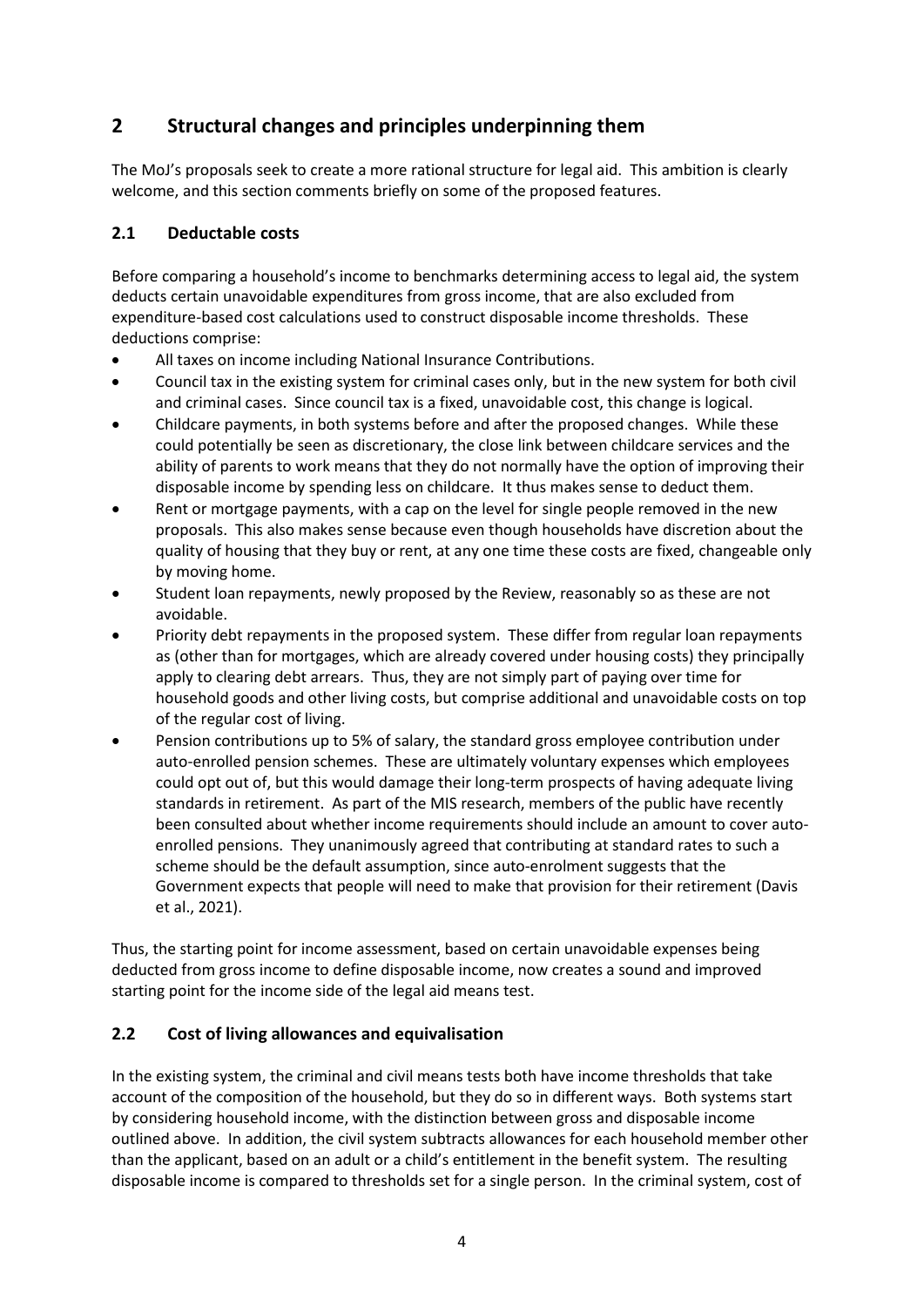living allowances are assigned both to a single defendant and, based on an old equivalisation method (the McClements scale) to each other person in their household; all these are subtracted from gross income, and in this case disposable income refers to what is left over and available to contribute towards legal costs. The Crown Court system requires a contribution of 90% of *all* this remaining income, even though it does not impose this until it has reached a minimum threshold.

The proposals helpfully redefine disposable income on a common basis across the two systems, as the amount a single applicant/defendant has left after subtracting allowances for others (as in the current civil system), basing these allowances on expenditure benchmarks (as in the current criminal system). It sets a lower disposable income limit, equivalent to a single person's cost of living allowance, with contributory requirements starting from this level, rather than from zero as in the present Crown Court system. The proposed basis for the cost of living allowances follows the criminal system's practice of starting with a living cost benchmark for a single person (see below), and adding proportionate allowances for other household members based on an equivalence scale. The proposals switch to using the OECD scale, which replaced the McClements scale in official household income measurement in 2006.

These changes create a more logical and consistent system for income assessment. However, looking closely at the consequences of the new equivalisation method, as applied in the Review, reveals two significant impacts on the equity of the system across household types.

#### *Weighting for needs of household members*

Equivalence scales are used in poverty measurement to provide a means of adjusting incomes for household composition when making comparisons of the income distribution, particularly across time and across countries. The OECD scale, proposed for use in the new legal aid system, provides an internationally consistent basis for standardising income in this way. It is not based on any clearcut assessment of the relative needs of households with different compositions, although its predecessor in the UK, the McClements Scale, drew on some evidence from economic modelling conducted in the 1970s. Recent analysis, drawing on empirical evidence from MIS studies in different countries and also supported by studies using other methods, showed that the OECD scale weightings tend to underestimate economies of scale, and hence the relative needs of singles compared to couples, and to underestimate the cost of children compared to adults, with the latter effect the most pronounced (Hirsch et al., 2021). While it is difficult to come up with any scale that is perfect, the most pronounced effect of these inaccuracies is on lone parent families, since both the diseconomy of living as a single adult and the substantial cost of children are underestimated relative to other groups. The high extra cost of being a lone parent is very tangible in the MIS studies, linked to certain fixed additional costs of having children – such as the need to own a car – having to be borne just by one adult rather than two, so that the relative impact of the addition of a child to a single adult household is especially high.

The change from the McClements scale to the OECD scale in the criminal system is unlikely to have profound consequences, since the scales are broadly similar. However, for the civil system the change in relative weightings from one based on relative benefit rates to one based on the OECD equivalence scale creates quite a dramatic change. Based on relative benefit rates, the current allowance for an applicant's partner is £191.41, which is 61% of the £316 lower income threshold allowed for a single person. In the proposed system, the allowance for an additional adult will rise to 72%, in line with equivalence scales. In contrast, for a child, the present system allocates almost as much to a child as to a single adult: £307.64, or 97% of the £316 threshold, but in the new system will allocate only 34% of a single's cost of living allowance to each child under 14.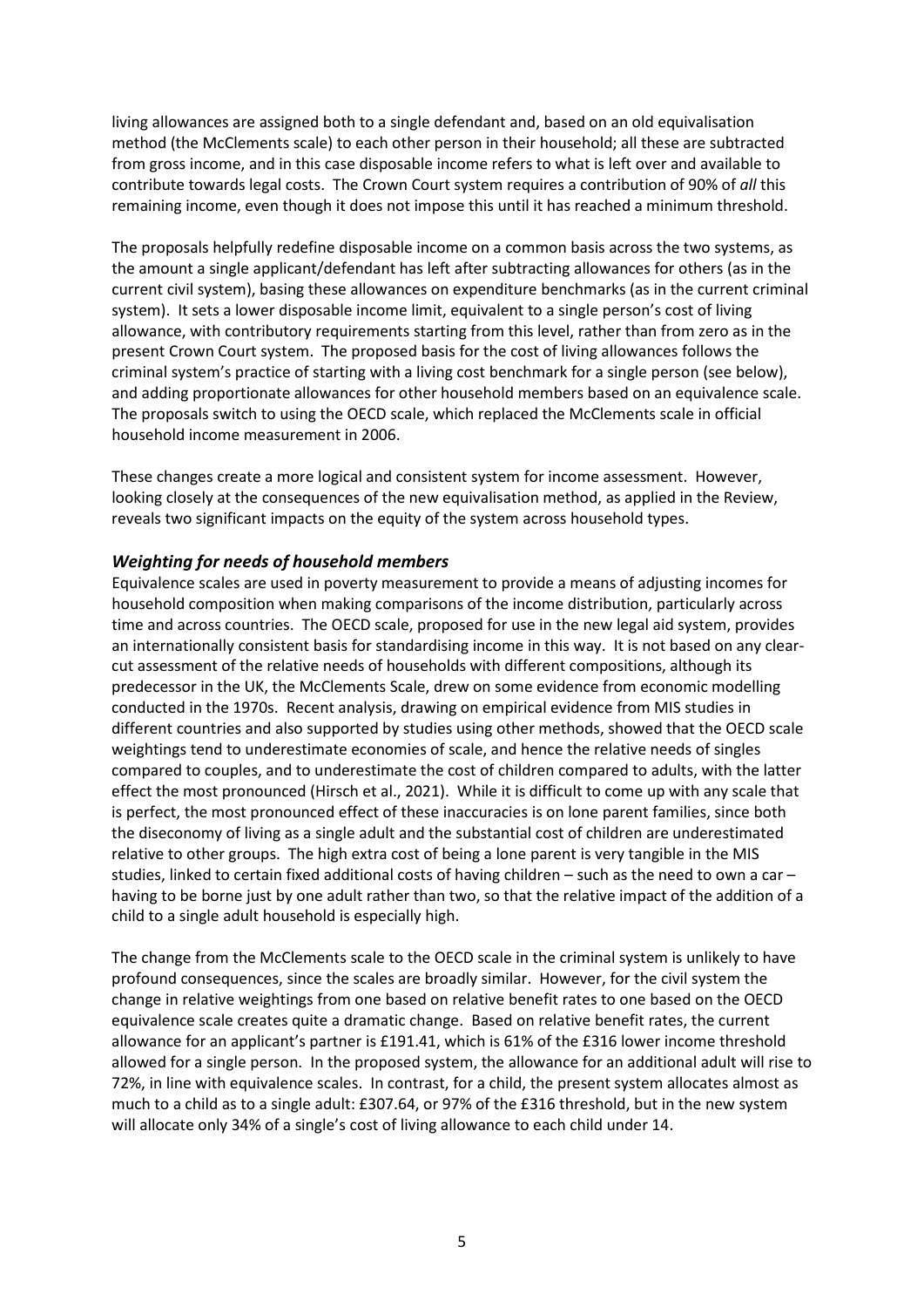This dramatic change in relative weightings principally reflects the fact that by mirroring the benefits system, the present civil system clearly over-weights support to families with children, relative to need, but the proposed system does not. This is a political choice. Benefits seek to prioritise tackling child poverty more than adult poverty. The legal aid system seeks to give equal access to justice to households on limited means, regardless of their composition. However, the inaccuracy of the equivalence scale used, according to the evidence cited above, suggests that the proposed system would go further than justified away from the former system's favouring of children, and *underweight* for children, relative to their needs. It is not the intention of this report to propose an alternative system of equivalisation: no system is perfect in covering actual needs. Rather the report notes the most serious consequence of this inaccuracy and proposes how to mitigate it.

#### *Relative disadvantages of larger households in contribution bands and at upper limit*

The weightings given to different households in the disposable income means test are applied to the lower income threshold below which non-contributory legal aid is available. Both the proposed civil and criminal systems also have bands above this limit at which progressively higher percentages of income are required as contributions, and the civil means test has an upper limit above which no legal aid is available. The upper limit is in principle benchmarked on the average spending of the median UK household. While this principle is used to determine the applicant/defendant's disposable income limit, based on what a single person needs to spend to match the equivalised median, deductions for additional household members remain benchmarked to the lower limit, based on spending by the bottom half of households. As a result, the addition of cost of living allowances for additional household members raises the band thresholds and the upper limit by a lower percentage than it raises the lower limit. The result, illustrated using an example in Box 1, is that the upper limit and band boundaries represent a lower proportion of total household need the larger the household. This would be avoided if the width of each payment band were increased for additional household members, in proportion to equivalisation, which would also determine an increased upper limit for larger households in the civil system. While improving equity, such a change would add considerably to the administrative complexity of the means test. Therefore, this report does not recommend such a change. However, the report's recommended increase in allowances to lone parents would help in a simpler way to reduce inequities in the system to which the proposed application of the upper threshold contributes.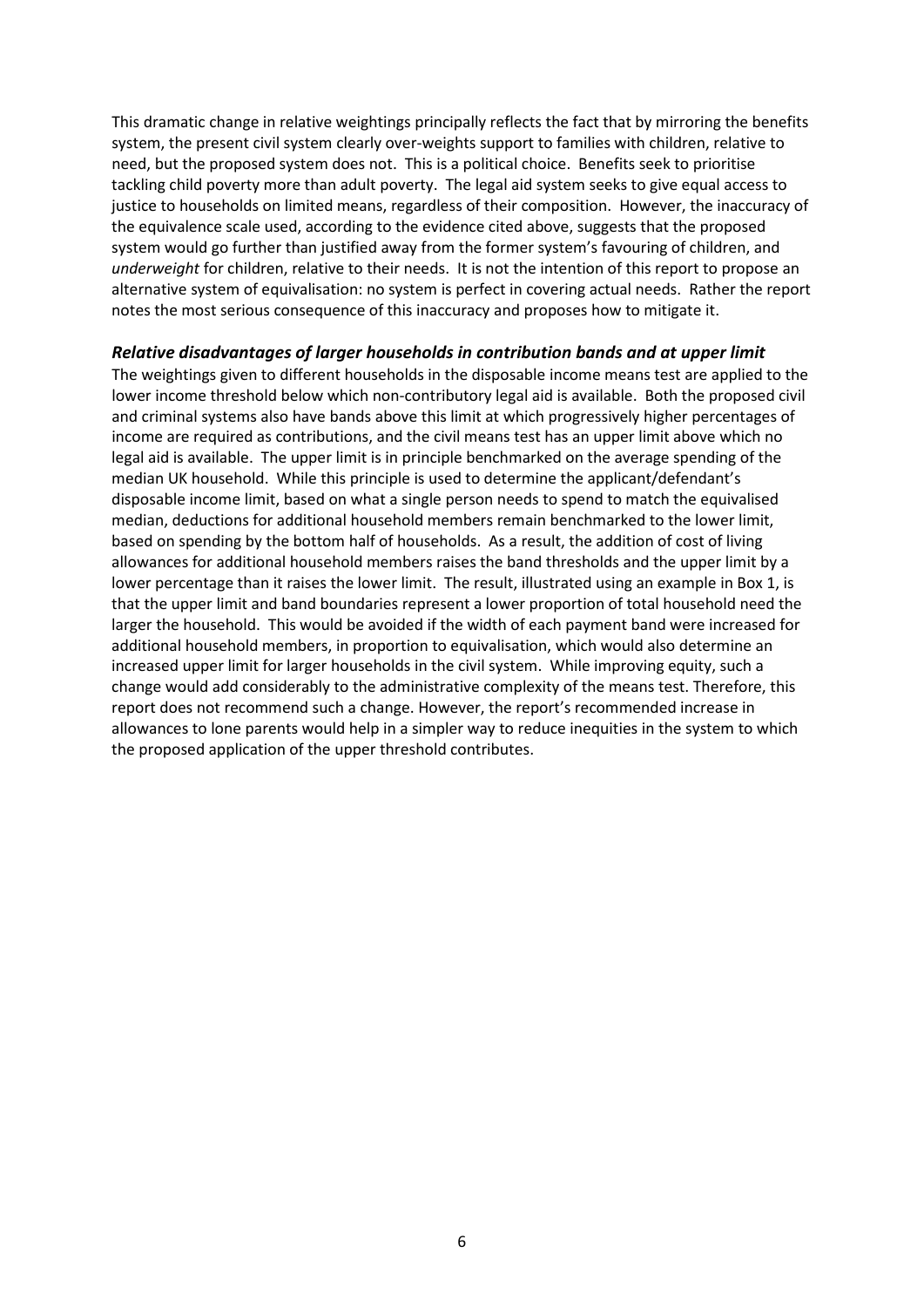#### **Box 1 How equivalisation in the proposed civil legal aid system produces different results at the lower and upper limits – an example**

In the proposed civil system, a working single person starts contributing to legal aid (subject to a £20 minimum contribution) with disposable income above £622. An applicant living with a partner gets an additional allowance of £448 when means-testing the couple's combined income. This adds 72% of the single allowance according to equivalisation, based on the assumption that it costs this much more to live as a couple.

However, this ratio works out differently when determining the upper threshold above which no legal aid is available. For a single, this upper threshold is just over 50% higher than the lower threshold: £946 compared to £622. Yet the allowance for additional members of the household stays the same. This means that the combined disposable income of the couple above which legal aid stops being payable is just £448/£946 or 47% above that of a single. Thus, if it costs a couple 72% more to reach a given living standard, they are worse off than the single at the point where they become ineligible for legal aid, but equally well off at the lower threshold where they become liable for contributions. This inconsistency has a greater effect the larger the family, since each member brings in an allowance which is calculated as a proportion of the lower threshold, but is applied also to income when comparing it to the upper threshold.

#### <span id="page-9-0"></span>**2.4 The basis for cost of living allowances and for disposable income thresholds**

The principle used across the proposed means tests is to base cost of living allowances on survey evidence of actual expenditures on essentials, to reflect what people need to spend to conform with contemporary norms. For the disposable income thresholds determining non-contributory entitlement, the basis is expenditures excluding leisure and a few other items. For civil legal aid, the benchmark is average expenditure on non-excluded items of the lower half of the population by income, and for criminal the median for all households. The upper civil threshold also takes the median for all households, and in addition, includes leisure spending.

Actual household expenditure for a given section of the population does not directly measure need, and therefore is a different type of benchmark from the Minimum Income Standard research which considers what people require, regardless of what they actually spend. However, it is possible to compare these benchmarks to observe the extent to which they show a similar standard of living. Previous analysis of the cost of living allowance for the existing criminal system found it to be woefully inadequate according to MIS, typically amounting to only half what was needed as a minimum by a given household type, and well below the poverty line (Hirsch, 2018).

In contrast, even the lowest of the proposed cost of living allowances, the civil lower limit, creates a benchmark much closer to MIS. The proposed allowance is £622 (a steep increase from £316), but a single working person with net income after rent/mortgage and council tax will get full noncontributory legal aid up to monthly income of £738, taking account of the Work Allowance and the effect of the £20 minimum payment. With income above that level, charges will be imposed above a threshold of £688. As a comparison, in 2019/20, the basis period for household expenditures used to calculate the cost of living allowance, the equivalent MIS benchmark was £886 a month, or £702 excluding expenditure categories classified as leisure goods and services. The MIS research is clear that social participation is considered by members of the public to be part of what is essential, so the proposed benchmark cannot be said to meet the minimum so defined. On the other hand, in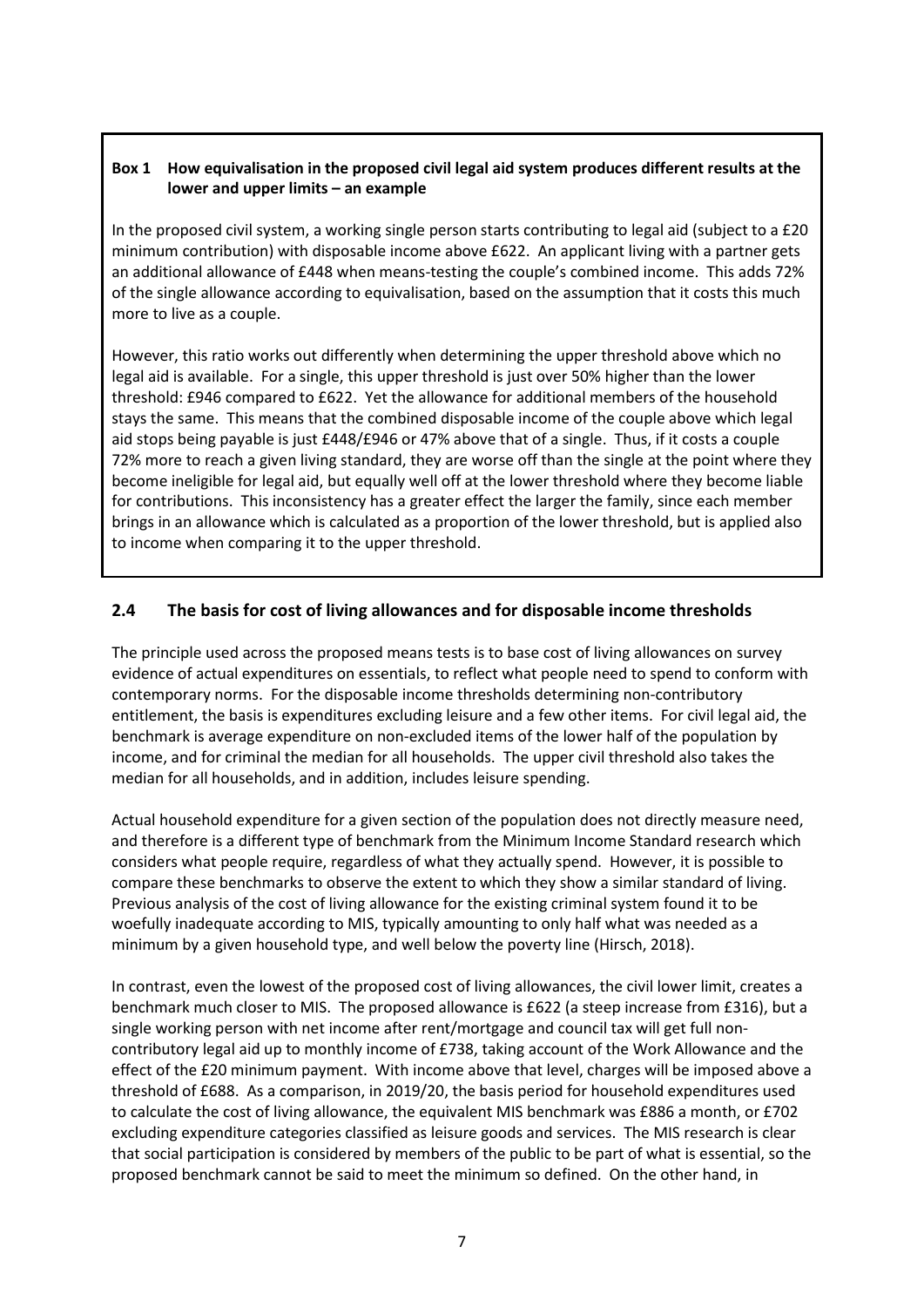referencing the threshold on spending on non-leisure items, the proposals recognise that contributions may be required when leisure spending is constrained. This is a policy judgement about how generous to make the system. In its own terms, the calculation for 2019/20 corresponds closely with the non-leisure needs identified by MIS: contributions would be based on a threshold of £688, very close to the non-leisure MIS budget of £702. In terms of adequacy, this is a vast improvement on the previous system. More extensive comparisons in adequacy for different groups and over time are presented in Section 3.

# <span id="page-10-0"></span>**2.5 Cost of living allowances and the rising cost of living**

The proposals establish benchmarks that come far closer to enabling people to meet their living costs and still have access to justice than the previous system, not least because it had become far less adequate over time due to the failure to uprate thresholds with rising prices. It therefore seems a glaring omission in the present proposals that there is not provision for continuous uprating, just at a time when high rates of inflation are returning. This is all the more so because of the explicit labelling of 'cost of living allowances' and their anchoring in real data about what people spend. As costs, incomes and expenditures rise over time, the thresholds will quickly become out of date. Yet the proposals as set out make it likely that thresholds, based on evidence from 2019/20, will be introduced four years later in financial year 2023/24, and are unlikely to be uprated until at least 2026/27, based on the decision to review them every three to five years.

The implication is that thresholds will be seven years out of date before they are changed again. Using the Bank of England's inflation forecasts (which optimistically project inflation as returning to the 2% target by 2024), prices will be 20% higher in 2026 than in 2019. Hence a severe deterioration in the adequacy of incomes of people excluded from legal aid is built into the system as presently proposed. As an example of the consequences of this, detailed below, a single applicant would get non-contributory legal aid with income sufficient to cover all but 17% of a MIS budget (associated with the exclusion of leisure items) based on 2019 calculations, but by 2026, they would need to fall 32% short of MIS to be eligible. The obvious remedy to this is to uprate all thresholds and allowances annually in line with inflation, starting with a retrospective uprating from 2019/20 to the year in which the proposals are implemented.

## <span id="page-10-1"></span>**2.5 Housing Benefit**

A new feature of the proposed system concerns the treatment of Housing Benefit as income. In the present system, it is disregarded for gross income, and then disposable income takes account of rental costs net of Housing Benefit received. In the proposed system, Housing Benefit is counted towards gross income, and the full rent is deducted when calculating disposable income. This produces the same result for disposable income, but for the first time takes Housing Benefit into account in gross income on the basis that it is being compared to a benchmark related to median gross incomes, out of which everyone needs to cover the housing costs to which housing benefit is contributing. The inference is that the whole of Universal Credit, including its housing element, would also be counted as income.

This change would have the effect of excluding some applicants with high housing costs on the basis of income allocated to help cover those costs. It seems perverse to regard them as being in the upper half of the income distribution, based on earnings plus housing-related benefits, when these benefits have been paid only because the state regards them as having too little income to cover their housing costs in full.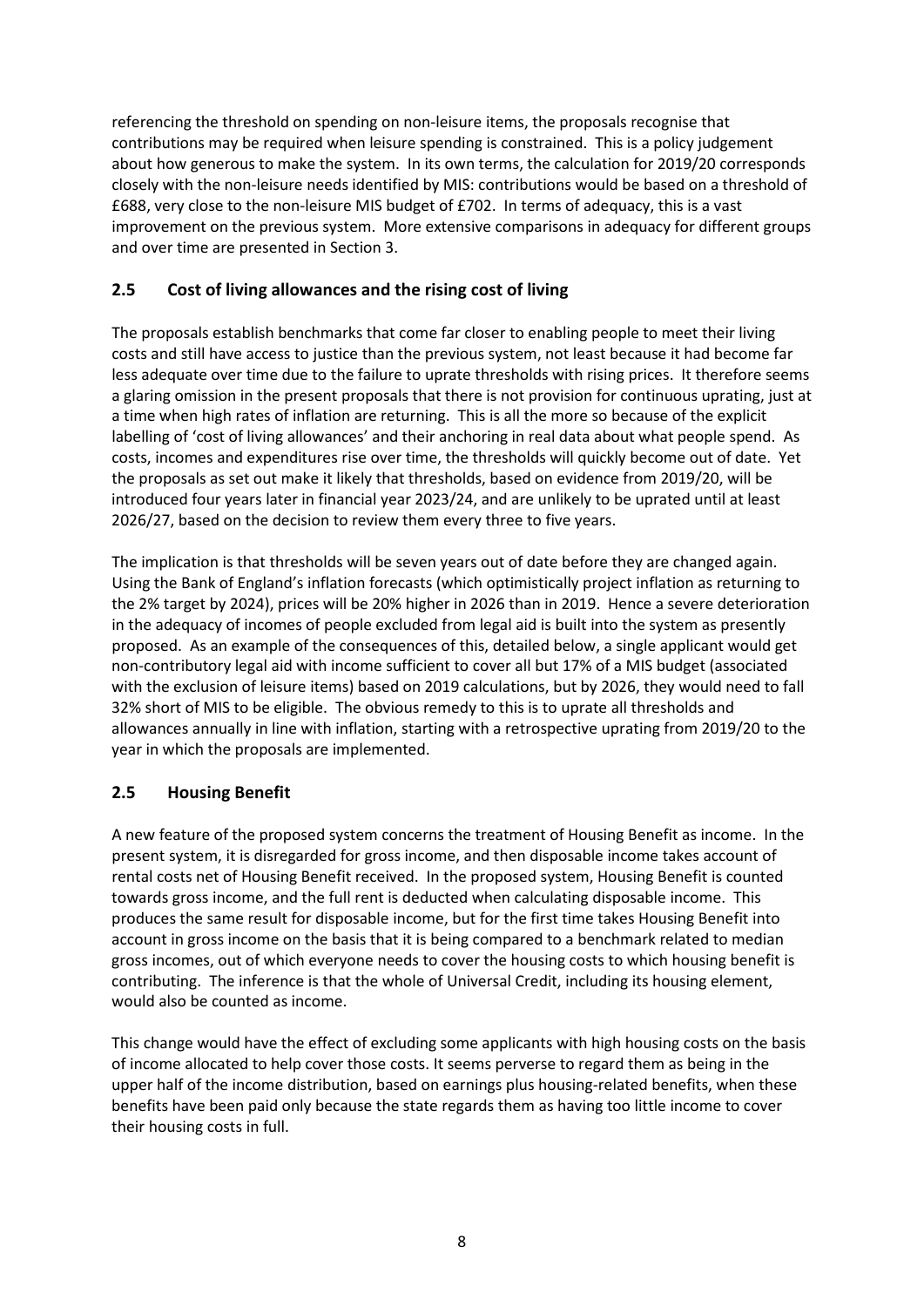In considering this issue, it is worth noting in what circumstances it would be possible for an applicant to pass the gross income test if housing-related benefits were disregarded, but fail it if these were taken into account. Appendix 1 makes these calculations, which show it could apply only to those paying very high rents as a consequence of living in a high-rent area. In most cases this would apply only to those living in London, although for a lone parent this situation could arise more widely in southern England. In such a situation, it is misleading to argue on the basis of income including housing-related benefits that they are well-off relative to a median household. Median households in these affluent areas have higher gross incomes than average, and taking account of high housing costs, the applicants in question are not very well off. Another way of looking at this is that the higher housing costs being paid by people in these areas are not giving them a better living standard than people paying less elsewhere, because the additional cost is related to price, not quality of housing.

For the above reasons, it seems appropriate to continue to disregard housing benefit or the housing element in Universal Credit in the gross income test. This is in line with disregarding those disability benefits that are also provided to cover additional costs. It is true that this is not a perfect analogy, because the gross income threshold is based on a calculation which includes income required to cover normal housing costs, and a more precise (but complicated) system would only disregard the portion of housing costs associated with living in an area with above-average housings costs. It is also true that someone with a higher-than-average mortgage resulting from living in such an area, whose gross income is the same as the earnings plus benefits of a tenant who is helped with the cost of renting, would not be treated in the same way. However, this simply illustrates how a gross income threshold is by its nature a very rough and ready mechanism for distinguishing who is welloff and who is in need, with the disposable income threshold a much fairer way of doing so. The main principle argued for here is that where relatively high costs directly trigger additional income, this should not be used to disqualify applicants through the gross income test.

On a technical note, the suggestion here that the gross income test should disregard 'the housing element in Universal Credit' should be taken to mean that if a Universal Credit award (after tapering) is lower than the housing element used in its calculation, the entire award should be disregarded, and if the award is greater than the housing element, only the award minus the housing element should be counted as income.

#### **2.6 Passporting**

In the social security system, entitlement to some kinds of benefits can trigger other entitlements, such as the exemption from certain healthcare charges for people awarded various types of out-ofwork benefits. The principal purpose of this is to recognise that the limited means of people receiving such benefits makes it hard for them to afford such charges. They represent an additional 'benefit in kind', added to the value of the cash benefits themselves.

The purpose of passporting legal aid entitlements, as justified in the Review, is not to provide additional entitlements for people on low incomes, but rather to 'streamline' the system by avoiding having to make an assessment for people almost certain to qualify for non-contributory legal aid anyway. In this sense, it is primarily a technical exercise to determine where this is the case.

A particular issue in designing the new system has been how to passport those receiving Universal Credit (UC), given that it is used to support both non-working households and those who are working on low incomes, for whom disposable income, including the UC, can be much higher than for someone without any earnings. The MoJ's assessment is that most UC recipients will pass the means test for non-contributory legal aid in the criminal system, but significant numbers of better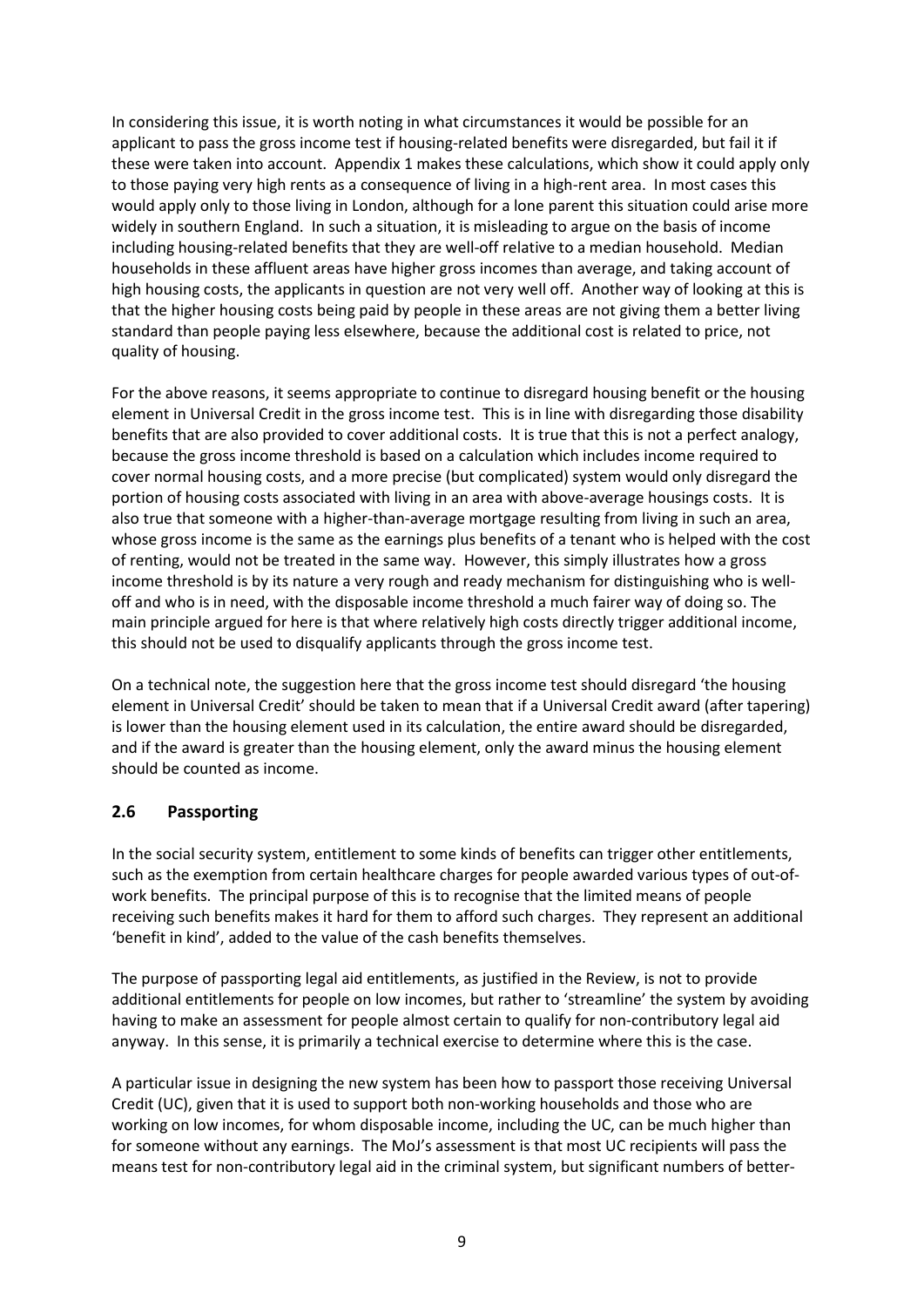off UC recipients would fail the civil test, whose income thresholds are lower. It therefore proposes to passport all defendants on UC, but only civil applicants receiving UC with household earnings below £500 a month.

Based on the assessment of who is likely to pass the disposable income test, this policy is coherent, and at least gives peace of mind to defendants on UC that they will not have to contribute to legal costs. This reassurance is particularly significant for families with children, since, as shown later in this paper, the income at which they could otherwise fail the means test is less adequate relative to their needs than for households without children. The great majority of families with children on below-median incomes are eligible for tax credits or UC.

A different justification for passporting UC cases would have been that it seems inconsistent that a family deemed in need of income assistance from the state (based on the UC means test) should be required to relinquish some of that assistance to pay for legal costs. This would have implied that any recipient of UC should be awarded full non-contributory legal aid, including civil applicants. The Review has rejected such an approach on the grounds of equity between two households with the same disposable income, one of which includes a UC element and another not. This could be the case for example when comparing a single adult and a family, since as discussed above, families with children receive more favourable financial support relative to their equivalised income, and they are therefore the main beneficiaries of in-work UC. Thus, the decision not to passport all UC cases is another way (apart from equivalisation itself) that the proposed legal aid means test is not giving special treatment to families with children in the way the benefit system does. Having taken this decision, it is important, especially in the civil system, to consider whether equal treatment relative to need of different household types is actually being achieved. Chapter 3 below shows that in fact families with children, especially lone parents, are being relatively *dis*advantaged by the proposals.

## <span id="page-12-0"></span>**2.7 Capital test**

Applicants for civil legal aid are ineligible if they have savings or capital assets above a given threshold, on the basis that they are in a position to pay for legal services themselves. Given the principle of targeting legal aid to those least able to access legal services with their own financial resources, this is a logical restriction. The Review proposes realigning the upper capital threshold above which legal aid is unavailable with median financial wealth (£11,000), and to realign the amount disregarded for housing equity to the median housing equity level (£185,000).

There is no reason to think that someone with over £11,000 of accessible financial assets would be unable to achieve an adequate living standard, regardless of income. This is well above what is needed to maintain a minimum household budget and its 'lumpy' purchases, with some months requiring higher expenditure because of the need to buy larger items. Thus it seems reasonable to assume that requiring people with additional financial assets to allocate them towards legal costs and/or living costs until they reach this threshold will not in itself cause hardship or prevent access to justice. On the other hand, as the Review acknowledges, there will be times when in practice someone with housing equity above £185,000 and few or no accessible savings would indeed be unable to pay for legal services. The Review makes the argument that nevertheless, in a system whose resources need to be prioritised, it is inappropriate to help those with above average wealth, even where this is locked up in housing. It is worth noting that this decision constrains the extent to which the legal aid system gives access to justice for those who are not in a position to pay for it themselves. It is also inconsistent with some other areas of public policy, including the social care means test's disregarding of the entire value of a home that one lives in, and also the exclusion of such assets from benefits means tests. The Review's argument here implies that civil legal aid is not like social care services or the income safety net, which should be available to *anyone* with a need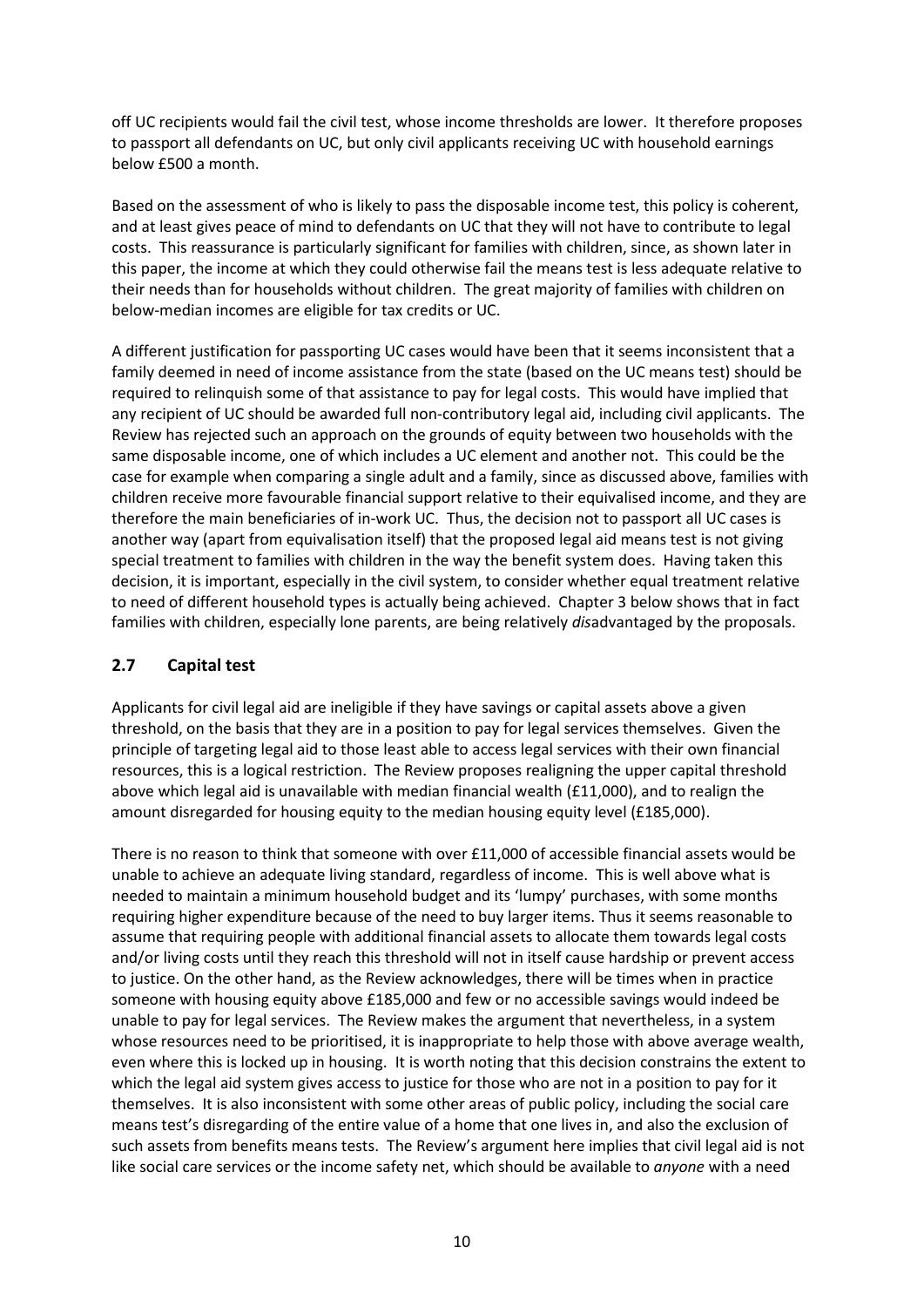that cannot be directly met from their own resources; but rather, civil aid is granted selectively to target those who both cannot afford legal services and have below-average income and wealth. It is significant that for criminal legal aid, where defendants have no discretion about whether to be involved in a legal process, there is no direct capital limit, and adequate access to legal services is treated more as a right. It could also be argued that some civil applicants have no real choice about use of the legal system, for example in domestic abuse cases where the alternative to seeking a protective injunction is to face physical danger. As the criminal system illustrates, it would be possible to seek to make civil legal aid more generally available to anyone unable to pay directly for legal services, and the decision to make it more specifically targeted to households who are below average in terms of both income and wealth is a political choice.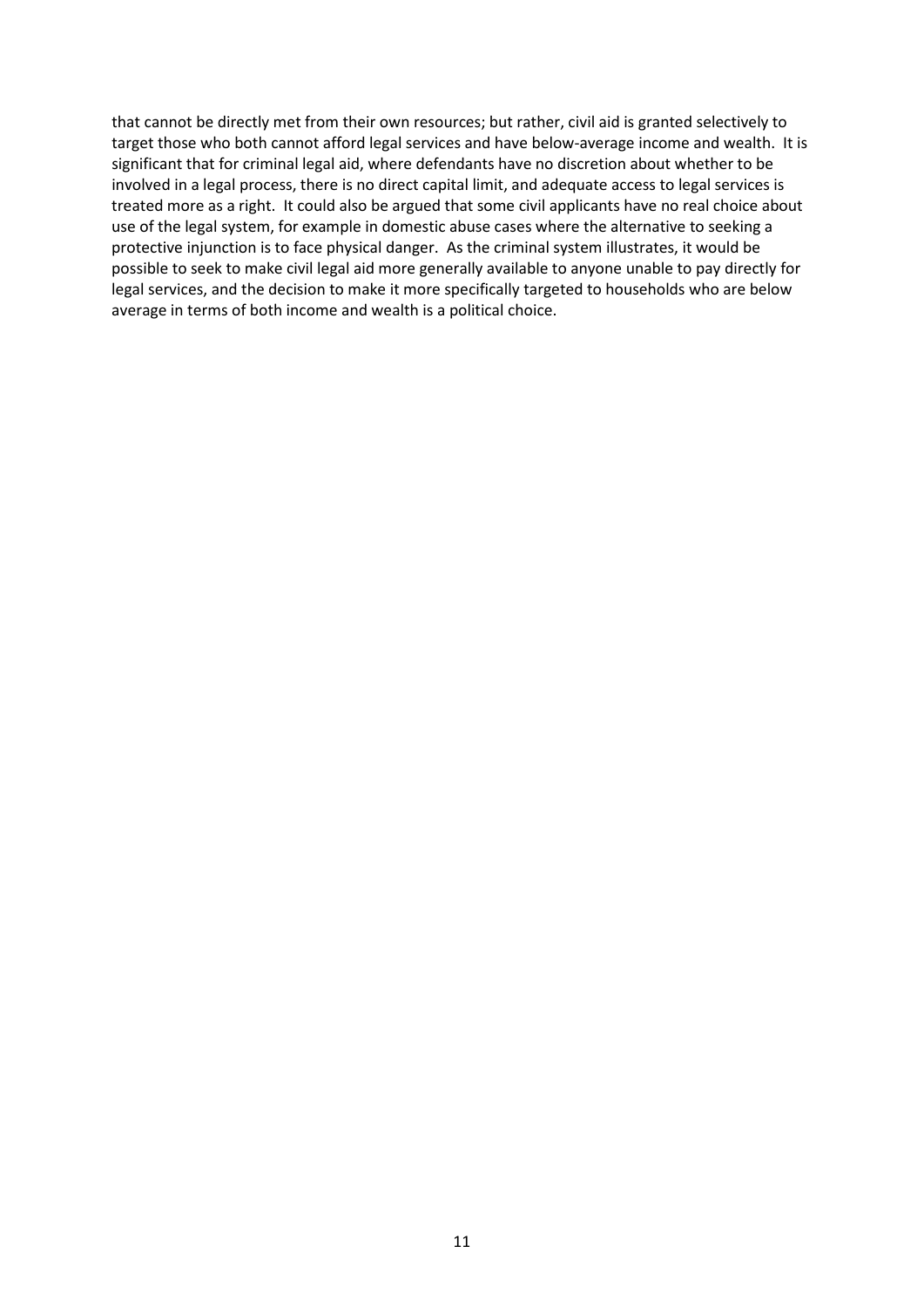# <span id="page-14-0"></span>**3 Outcomes: how well does the proposed system improve affordable access to legal services for applicants and defendants in low income families?**

This section makes comparisons between MIS thresholds and the incomes at which people are charged for or excluded from legal aid, in the proposed system compared to the existing system. The focus here is on the civil and Crown Court disposable income means tests. The case of the magistrates' court means test, another variant of the criminal system, is discussed briefly in Section 3.4.

# <span id="page-14-1"></span>**3.1 The disposable income threshold for non-contributory legal aid**

Previous reports (Hirsch, 2018a and Hirsch 2018b) found that some applicants in the civil system had to contribute to their legal costs even when they had around half or less of the available income required, and up to 20% below for defendants in the criminal system. Due to the failure to keep thresholds in line with inflation, those shortfalls have been growing.

Table 1 makes these comparisons for both the civil and the criminal means tests, in both the existing and proposed systems, for years between 2019 and 2026. The starting point of 2019 is the year from which the new system's expenditure benchmarks have been derived. The estimates to 2026 assume that minimum costs rise in line with the Bank of England's inflation projections, made in February 2022. The income thresholds shown in this table are the highest monthly 'available incomes' at which non-contributory legal aid is available. Box 2 explains what is meant by available income.

### **Box 2 – comparisons of 'available income' with the MIS threshold – definitions.**

The tables and graphs in this report make comparisons between the monthly budgets required to meet the Minimum Income Standard, not including rent, childcare and council tax, and the amount available for these purposes for households with income at each means-testing threshold. To distinguish these amounts from 'disposable income', which has various definitions in different parts of the existing and proposed means-tests, this standardised amount available to cover household costs is labelled as 'available income' (as it was in the previous reports comparing the legal aid system to MIS). For example, in the proposed system, the highest available income that a household could have and still be eligible for non-contributory legal aid (Table 1), comprises monthly amounts as follows:

- Cost of living allowances for all household members
- A Work Allowance for each adult (on the assumption that all adults in the household work)
- An additional £50 for civil and £250 for Crown Court cases to reflect the fact that contributions below the minimum contribution amounts of £20 and £100 respectively are not imposed, and that the starting contribution rate is 40% of income above the lower threshold. For example, someone with income just less than £250 above the Crown Court threshold would have calculated contributions just under £100, which would not be imposed because £100 is the minimum contribution.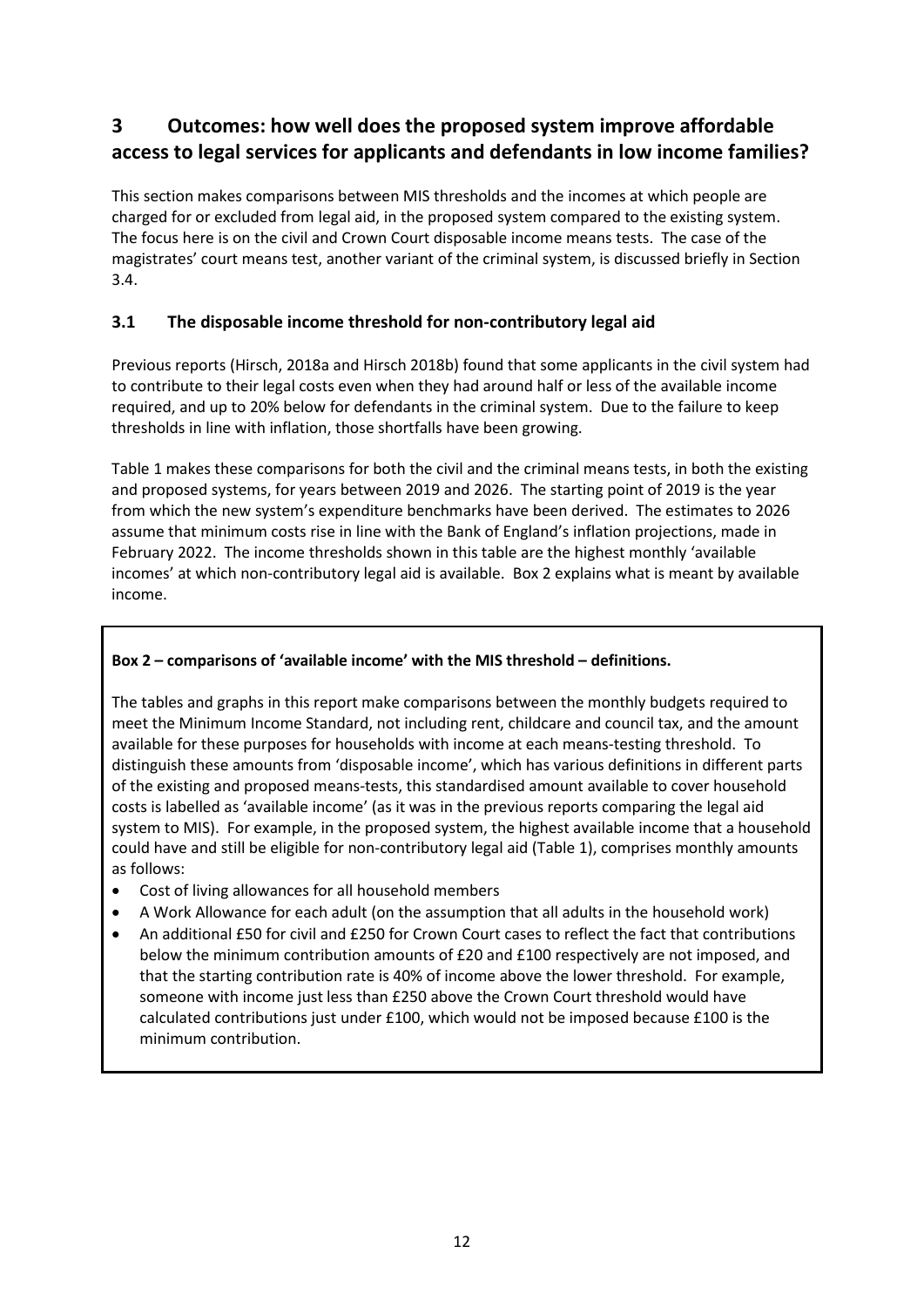#### **Table 1 MIS compared to highest available income at which someone can be eligible for non-contributory legal aid** *Definitions - see box 2*

| a) Single person                      |                                       |                |                     |          |          |                    |          |                    |          |
|---------------------------------------|---------------------------------------|----------------|---------------------|----------|----------|--------------------|----------|--------------------|----------|
| <b>Spending</b><br>requirements (MIS) |                                       |                | <b>Civil system</b> |          |          | Crown court system |          |                    |          |
| Year                                  |                                       | <b>Current</b> | % of MIS            | Proposed | % of MIS | <b>Current</b>     | % of MIS | Proposed           | % of MIS |
| 2019                                  | £886                                  | £286           | 32%                 | £738     | 83%      | £801               | 90%      | £1,013             | 114%     |
| 2020                                  | £908                                  | £283           | 31%                 | £738     | 81%      | £801               | 88%      | £1,013             | 112%     |
| 2021                                  | £924                                  | £280           | 30%                 | £738     | 80%      | £801               | 87%      | £1,013             | 110%     |
| 2022                                  | £989                                  | £277           | 28%                 | £738     | 75%      | £801               | 81%      | £1,013             | 102%     |
| 2023                                  | £1,028                                | £274           | 27%                 | £738     | 72%      | £801               | 78%      | £1,013             | 99%      |
| 2024                                  | £1,049                                | £271           | 26%                 | £738     | 70%      | £801               | 76%      | £1,013             | 97%      |
| 2025                                  | £1,070                                | £268           | 25%                 | £738     | 69%      | £801               | 75%      | £1,013             | 95%      |
| 2026                                  | £1,091                                | £265           | 24%                 | £738     | 68%      | £801               | 73%      | £1,013             | 93%      |
|                                       |                                       |                |                     |          |          |                    |          |                    |          |
| b) Couple no children                 |                                       |                |                     |          |          |                    |          |                    |          |
|                                       | <b>Spending</b><br>requirements (MIS) | Civil system   |                     |          |          |                    |          | Crown court system |          |
| Year                                  |                                       | <b>Current</b> | % of MIS            | Proposed | % of MIS | <b>Current</b>     | % of MIS | Proposed           | % of MIS |
| 2019                                  | £1,485                                | £488           | 33%                 | £1,252   | 84%      | £1,330             | 90%      | £1,592             | 107%     |
| 2020                                  | £1,517                                | £486           | 32%                 | £1,252   | 83%      | £1,330             | 88%      | £1,592             | 105%     |
| 2021                                  | £1,547                                | £483           | 31%                 | £1,252   | 81%      | £1,330             | 86%      | £1,592             | 103%     |
| 2022                                  | £1,656                                | £485           | 29%                 | £1,252   | 76%      | £1,330             | 80%      | £1,592             | 96%      |
| 2023                                  | £1,722                                | £489           | 28%                 | £1,252   | 73%      | £1,330             | 77%      | £1,592             | 92%      |
| 2024                                  | £1,756                                | £489           | 28%                 | £1,252   | 71%      | £1,330             | 76%      | £1,592             | 91%      |
| 2025                                  | £1,792                                | £489           | 27%                 | £1,252   | 70%      | £1,330             | 74%      | £1,592             | 89%      |
| 2026                                  | £1,827                                | £488           | 27%                 | £1,252   | 69%      | £1,330             | 73%      | £1,592             | 87%      |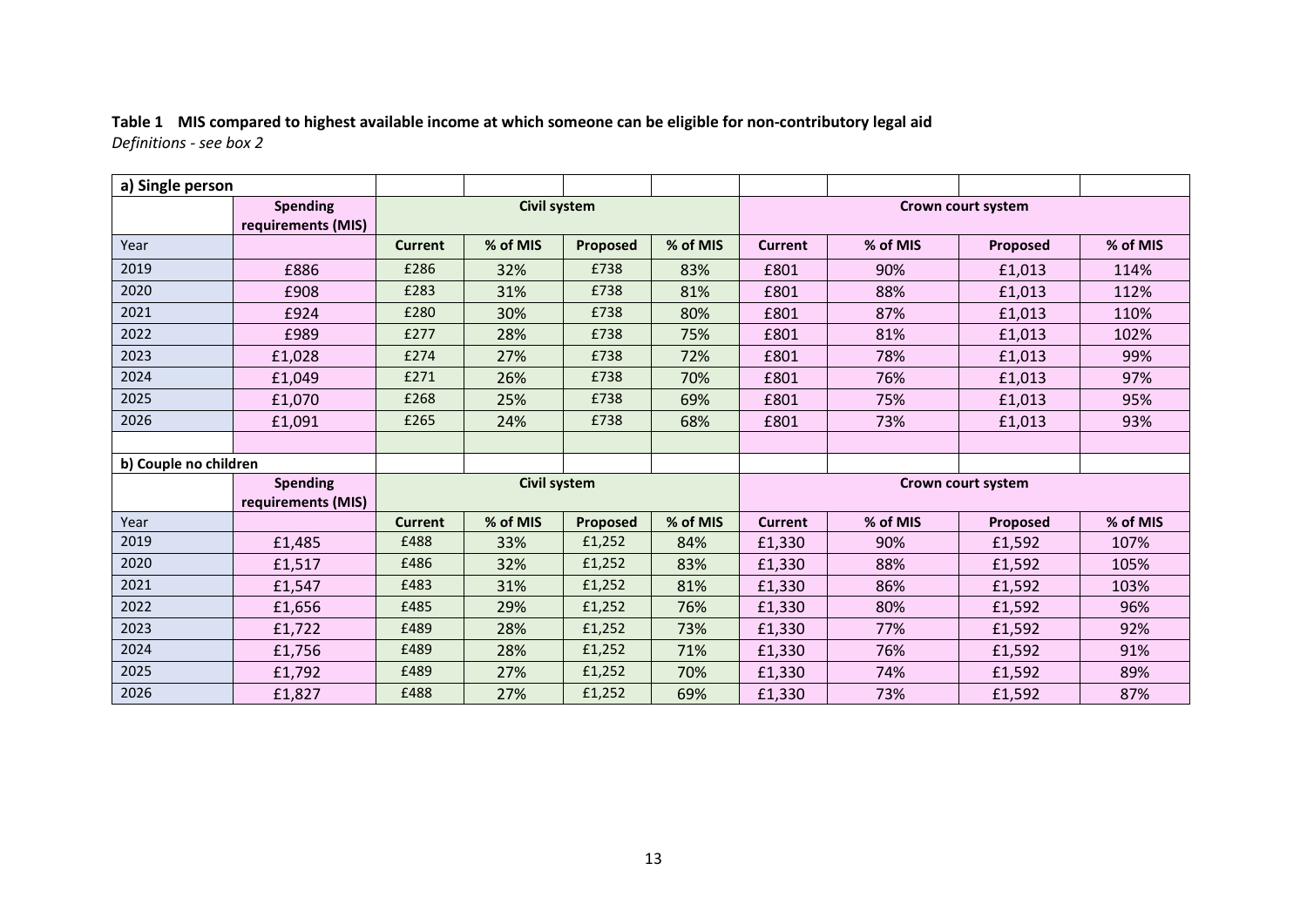| c) Lone parent two children |                    |                |                    |                 |          |                          |          |                          |          |
|-----------------------------|--------------------|----------------|--------------------|-----------------|----------|--------------------------|----------|--------------------------|----------|
|                             | <b>Spending</b>    |                | <b>Civil rates</b> |                 |          | <b>Crown court rates</b> |          |                          |          |
|                             | requirements (MIS) |                |                    |                 |          |                          |          |                          |          |
| Year                        |                    | <b>Current</b> | % of MIS           | <b>Proposed</b> | % of MIS | <b>Current</b>           | % of MIS | Proposed                 | % of MIS |
| 2019                        | £1,642             | £856           | 52%                | £1,160          | 71%      | £1,285                   | 78%      | 1497                     | 91%      |
| 2020                        | £1,649             | £863           | 52%                | £1,160          | 70%      | £1,285                   | 78%      | 1497                     | 91%      |
| 2021                        | £1,690             | £862           | 51%                | £1,160          | 69%      | £1,285                   | 76%      | 1497                     | 89%      |
| 2022                        | £1,808             | £878           | 49%                | £1,160          | 64%      | £1,285                   | 71%      | 1497                     | 83%      |
| 2023                        | £1,881             | £899           | 48%                | £1,160          | 62%      | £1,285                   | 68%      | 1497                     | 80%      |
| 2024                        | £1,918             | £908           | 47%                | £1,160          | 60%      | £1,285                   | 67%      | 1497                     | 78%      |
| 2025                        | £1,957             | £917           | 47%                | £1,160          | 59%      | £1,285                   | 66%      | 1497                     | 77%      |
| 2026                        | £1,996             | £927           | 46%                | £1,160          | 58%      | £1,285                   | 64%      | 1497                     | 75%      |
| d) Couple two children      |                    |                |                    |                 |          |                          |          |                          |          |
| <b>Spending</b>             |                    |                | <b>Civil rates</b> |                 |          |                          |          | <b>Crown court rates</b> |          |
|                             | requirements (MIS) |                |                    |                 |          |                          |          |                          |          |
| Year                        |                    | <b>Current</b> | % of MIS           | <b>Proposed</b> | % of MIS | <b>Current</b>           | % of MIS | Proposed                 | % of MIS |
| 2019                        | £2,015             | £1,054         | 52%                | £1,674          | 83%      | £1,814                   | 90%      | £2,076                   | 103%     |
| 2020                        | £2,049             | £1,062         | 52%                | £1,674          | 82%      | £1,814                   | 89%      | £2,076                   | 101%     |
| 2021                        | £2,096             | £1,061         | 51%                | £1,674          | 80%      | £1,814                   | 87%      | £2,076                   | 99%      |
| 2022                        | £2,242             | £1,081         | 48%                | £1,674          | 75%      | £1,814                   | 81%      | £2,076                   | 93%      |
| 2023                        | £2,332             | £1,109         | 48%                | £1,674          | 72%      | £1,814                   | 78%      | £2,076                   | 89%      |
|                             |                    |                |                    |                 |          |                          |          |                          | 87%      |
| 2024                        | £2,379             | £1,121         | 47%                | £1,674          | 70%      | £1,814                   | 76%      | £2,076                   |          |
| 2025                        | £2,426             | £1,133         | 47%                | £1,674          | 69%      | £1,814                   | 75%      | £2,076                   | 86%      |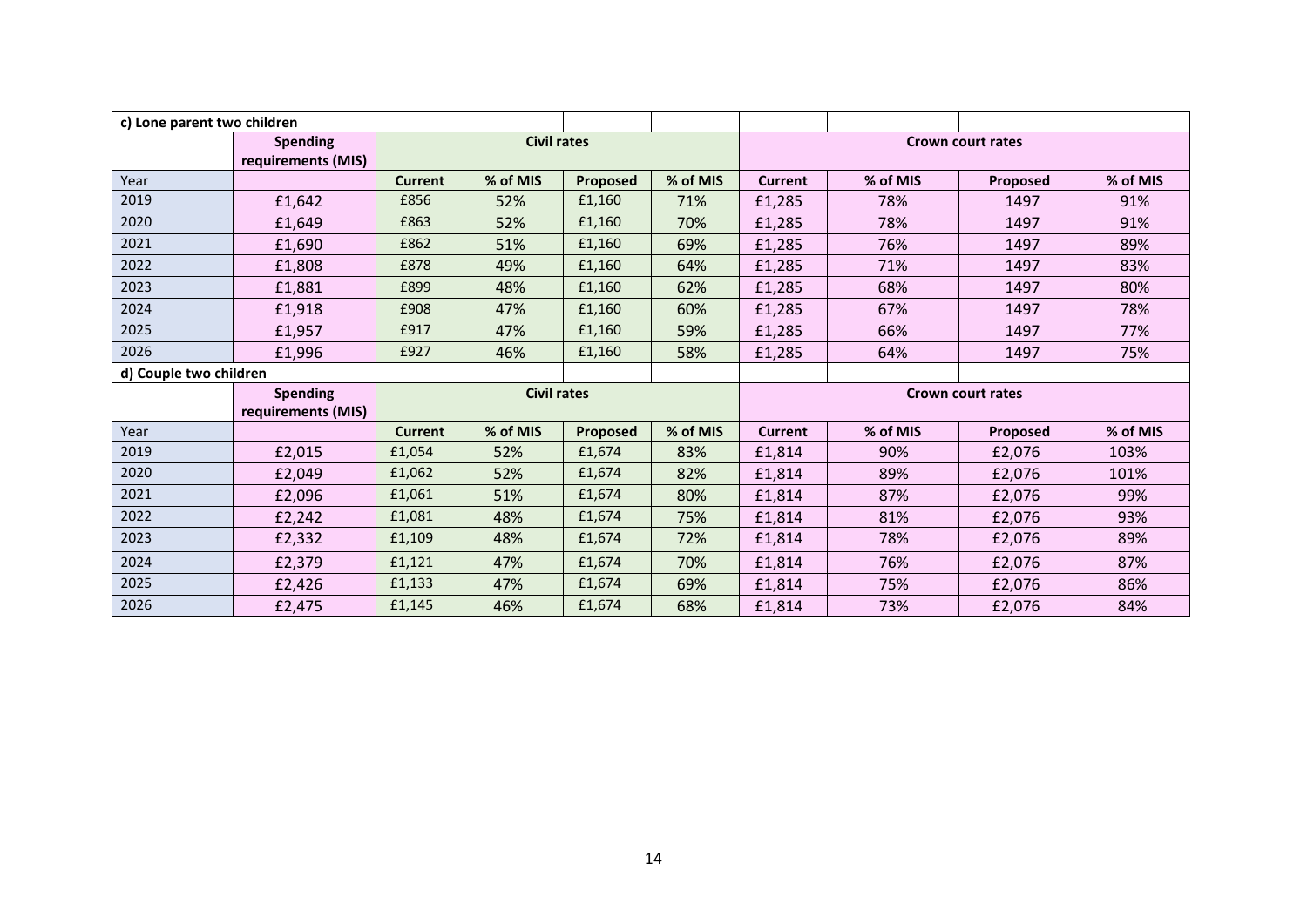Table 1 shows that, in the base year of 2019, the proposed system brings substantial improvements in available incomes as a percentage of MIS at the maximum income for which non-contributory legal aid is available. For a single person in the civil system, this rises from less than a third of the MIS level to just 17% short of it; as referred to above, this approximately covers a MIS budget without social participation. In the criminal system, available income increases from 10% short of MIS to 14% above it.

Before considering how these improvements vary by household type (also quantified in table 1), it is worth looking at the trend over time for the case of singles. Figures for different years are also shown in Table 1, and illustrated in Figure 1. This shows that notwithstanding the increase in thresholds for both means tests, the fact that each is constant over time while the MIS requirement increases with rising prices, causes available income at each threshold to become progressively less adequate. For example, by 2023, when the proposed system is likely to be implemented, income at the criminal threshold will have once again fallen behind MIS, and for the proposed civil system the gap will have widened from 17% to 28% below the MIS threshold.



**Figure 1 Monthly income available to single adult at highest income eligible for noncontributory legal aid**

Figures 2 and 3 extend this analysis to show the trend in available income at the limit for noncontributory legal aid for four different household types. (For the families with children, expenditure requirements are based on a pre-school and a primary school child.)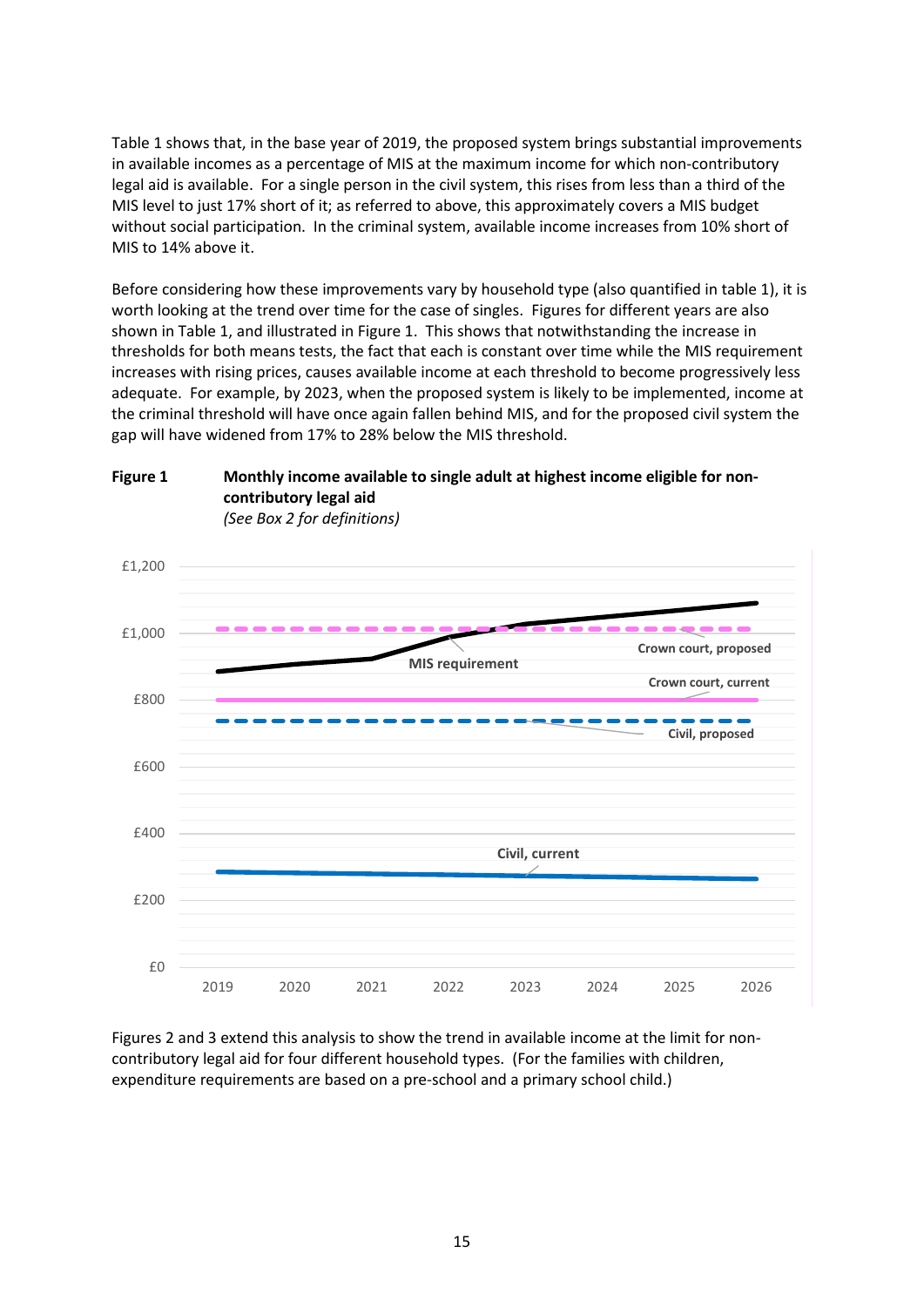

**Figure 2 Shortfalls in available income compared to the Minimum Income Standard at civil non-contributory threshold, %**

**Figure 3 Shortfalls in available income compared to the Minimum Income Standard at Crown Court non-contributory threshold, %**



(based on change to new system in 2023)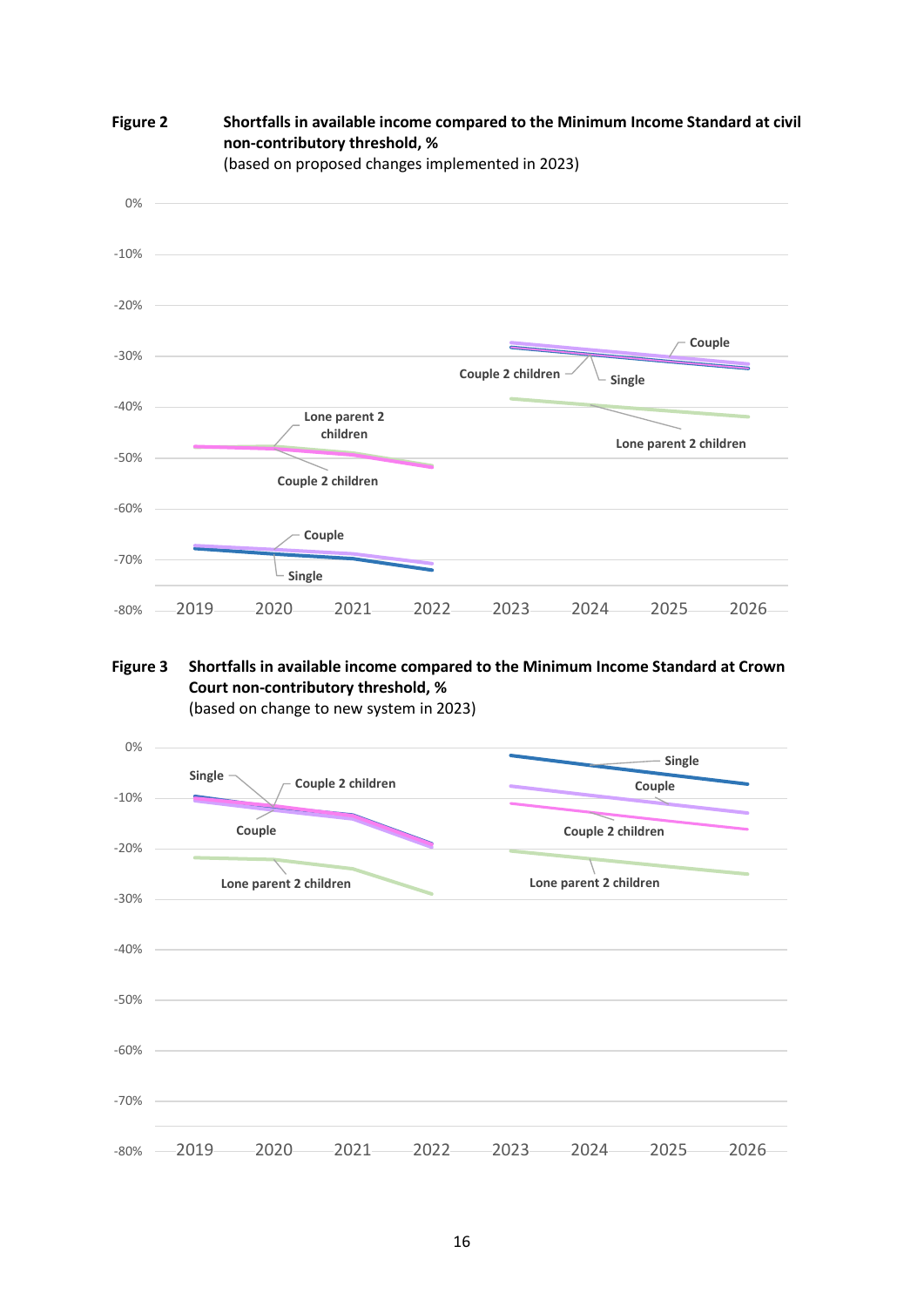Figure 2 shows the extent to which households of different types would have incomes closer to, although still below, MIS at the point where they become ineligible for non-contributory legal aid, in the proposed system from 2023 compared to under the existing system before that year. In the current system, where allowances are based on benefit entitlements, households without children have thresholds much lower relative to their needs than those with children, reflecting this feature of the benefits system. In the proposed new system, needs are reflected more accurately in the thresholds, except that lone parents are required to contribute to legal aid costs at incomes substantially lower relative to MIS than other groups. As discussed above, this is because the equivalence scale used underestimates their needs relative to other families.

The result for lone parents is that under the present proposals, after further erosion by inflation, thresholds will leave them over 40% short of MIS, a similar level to that applying in 2017, the year on which the original comparison with MIS under the present system was based. (Hirsch, 2018a, appendix 3, showed a 44% shortfall for a couple with two children, compared to 42% by 2026 under the proposed system in the current estimates.)

This disadvantaging of lone parents in the civil system is particularly problematic given the frequent importance of civil redress in family disputes and domestic violence cases, and the reliance of this group on financial help to pursue such cases. This can be exacerbated by the potential for the court process to be used to perpetuate abuse through vexatious proceedings that drain a victim/survivor's resources. In addition, lone parent families are the demographic group most likely to be on low incomes: half of children in such families have household income at least 25% below MIS (Padley and Stone, 2022).

Figure 3 shows broadly similar patterns for the criminal (Crown Court) system, but with significant differences. The most obvious is that both the existing and the proposed legal aid means tests have more generous income thresholds for non-contributory legal aid in the Crown Court system than for civil legal aid, with singles set to be eligible for full legal aid if their income is below a level just slightly (1%) below the MIS level in 2023, falling to 20% below for lone parents. Unlike for civil legal aid, households with children are not currently doing better than those without children in this respect, because equivalence scales rather than benefit scales are already being used to give additions for extra household members. In the proposed system, the proportion of needs met by income is lower than for singles not just for lone parents but also for couples with and without children. This is because as households get larger, the effect of the £100 minimum payment raises the effective income threshold by a constant amount, and this covers larger proportions of smaller households' needs. However, importantly, defendants with children who are on incomes as low as the levels shown in Figure 3 are highly likely to qualify for legal aid through passporting, since the great majority of lone parents and most couple parents on low incomes are eligible for Universal Credit.

Overall, this suggests a relatively favourable picture for Crown Court defendants in 2023, in which households without children are eligible for full legal aid if their incomes are significantly below MIS, while low income families with children are likely to be passported via UC. The most important remaining anomaly is that inflation will erode this position, so that for example by 2026 a defendant with a partner but no children will have to start contributing 80% of additional income to legal costs where the couple's income is 13% below the minimum that they require. While acknowledging that the calculation on which this is based does not seek to cover the leisure elements of a minimum budget (which are included in MIS), it is also notable that the aim is *not* to constrain a defendant's disposable income to the minimum needed for essentials, but rather to link it to *median* spending on most non-leisure items. The fact that for a couple this benchmark equates to expenditure 7% above MIS in 2019 (the expenditure year to which it is referenced) but 13% below MIS by 2026 (see Table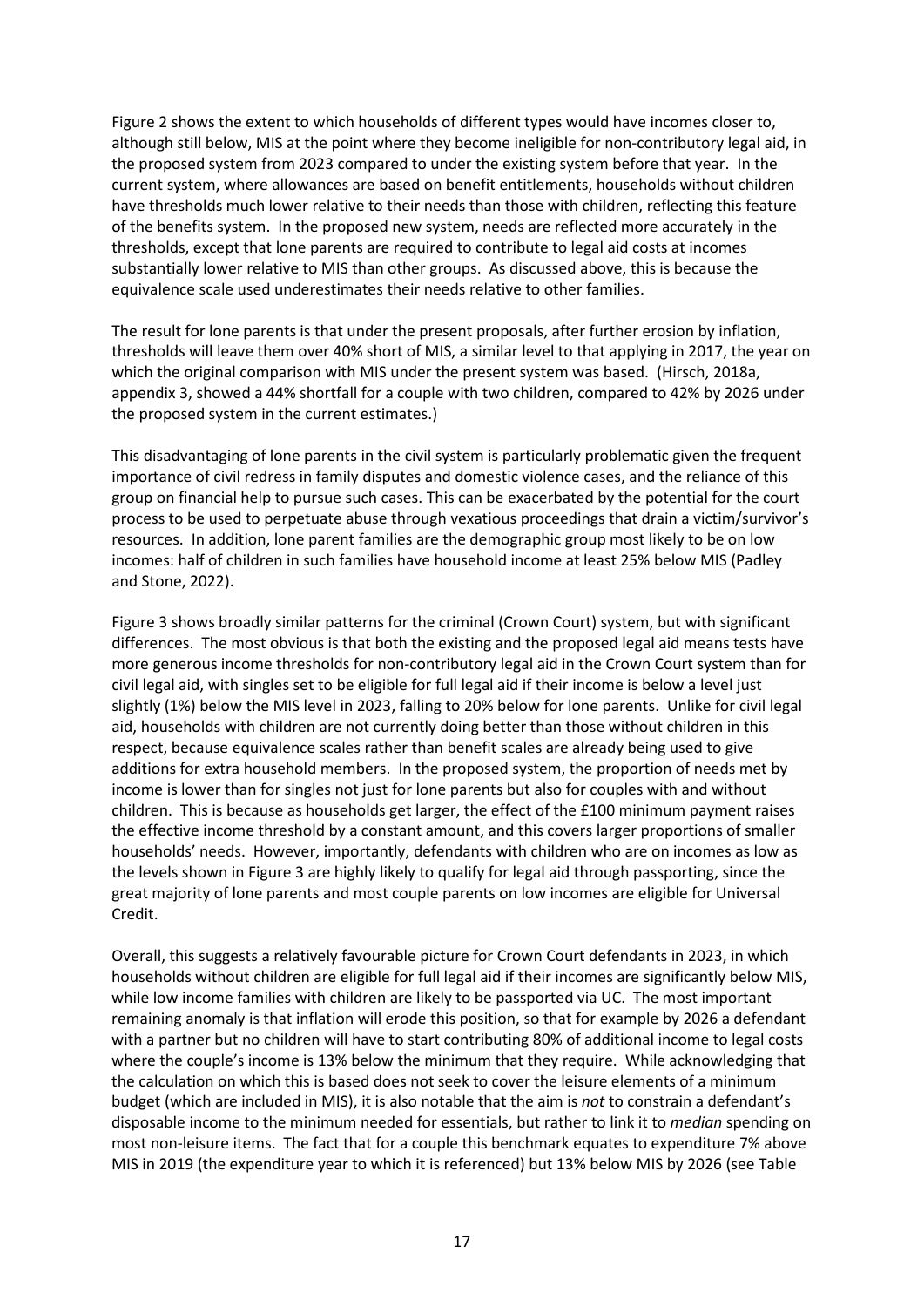1) demonstrates how the objectives of the proposed system will be undermined in the absence of annual inflation upratings.

#### <span id="page-20-0"></span>**3.2 Contributions and the upper threshold for civil court applicants**

In both the civil and Crown Court means tests proposed, eligible families above the disposable income threshold will pay contributions on additional income only, subject to the minimum contributions referred to above. These contributions are calculated in bands of income, imposing a higher percentage of additional income on each successive band. In the civil system, the highest contribution band has an upper limit above which no legal aid is available, but the proposals for Crown Court defendants removes this upper limit.

In the civil system, while the structure of contribution requirements is largely unchanged in the proposals, the incomes of those paying these contributions will be very different, with the proposed household income level above which contributions are required being more than doubled for households without children, raised by around 50% for couples with children and increased by more than a quarter for lone parent families (Table 1). While these thresholds are still below the MIS level, the narrowing of this deficit makes it more likely that someone with somewhat higher income, close to the upper threshold of legal aid (which rises by 29% in the proposals) can afford to contribute to its cost and still have adequate income to live on.

Table 2 shows that it is indeed the case that in 2023, a single person could almost reach the MIS threshold and still be eligible for contributory legal aid under the proposed upper threshold. However, after paying the maximum income-based contributions, they would fall 20% short. While this would still be about enough to cover non-leisure components at the minimum (MIS) level, the stated intention of this part of the means test is to set the threshold higher than a 'minimum', at median expenditure levels including leisure, and this is reflected when comparing the 2019 expenditure calculations with minimum needs in that year (see Annex C, paragraph 6 of the proposals). In 2019, the benchmark was 14% above the MIS level before legal aid contributions and only 8% below after the maximum contributions are made.

In the case of a civil applicant just *above* the upper threshold, who was excluded from legal aid, the above calculations would apply if private legal costs came to £194.40 a month - the maximum contribution for someone eligible under the proposed system. This amount could cover a certain amount of legal advice, but would go only a small way towards paying the cost of legal representation for litigation. So while the proposals do widen the range of incomes at which legal aid is available, it by no means guarantees such support to anyone unable to afford their own civil costs.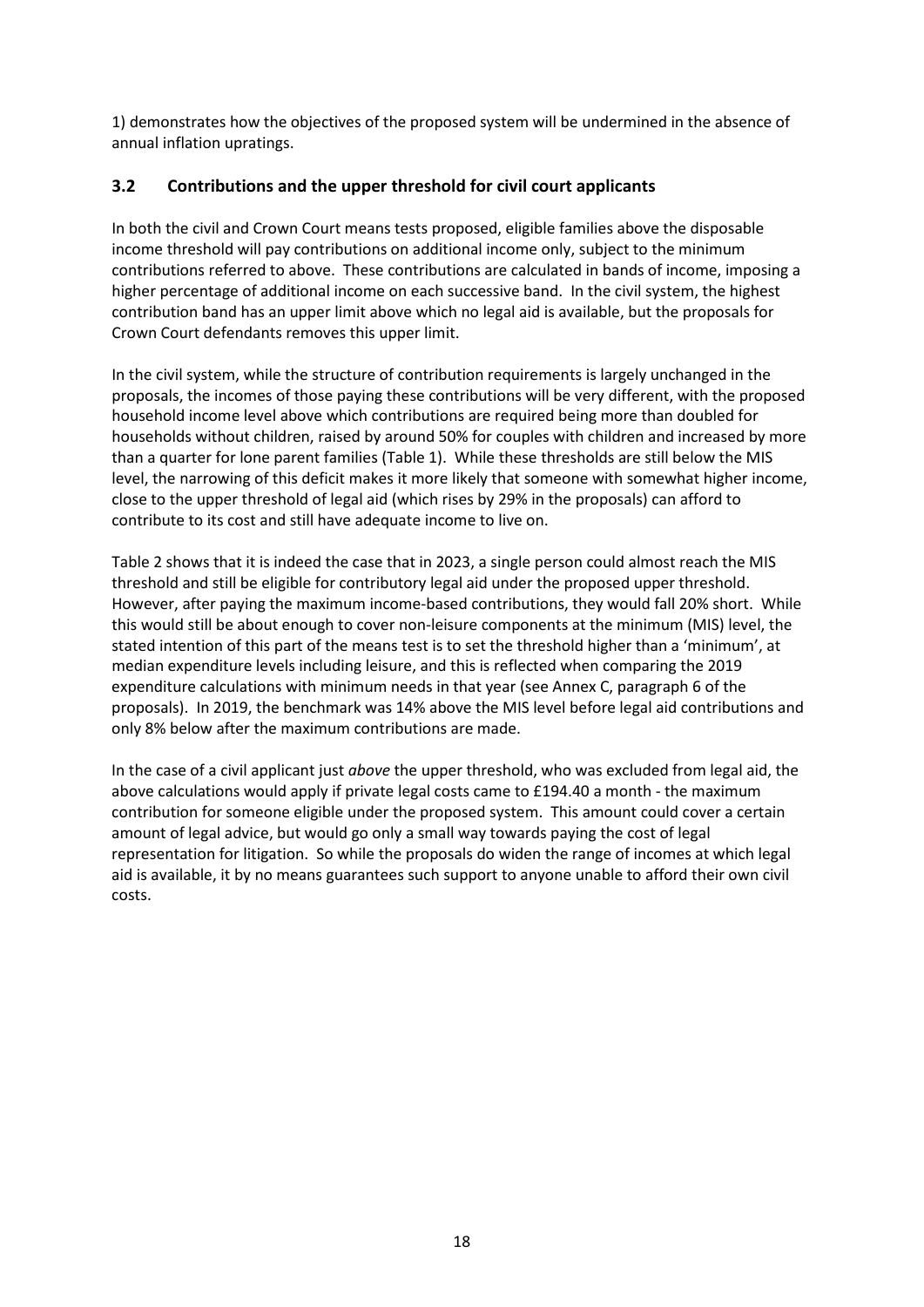# **Table 2 MIS compared to available income at the upper disposable income threshold, civil**

*Definitions - see Box 2. Maximum contribution is the total that can be contributed at this income level.*

| a) Single person                      |                                       |                                                                                    |                               |                 |          |                                                   |          |          |          |
|---------------------------------------|---------------------------------------|------------------------------------------------------------------------------------|-------------------------------|-----------------|----------|---------------------------------------------------|----------|----------|----------|
| <b>Spending</b><br>requirements (MIS) |                                       |                                                                                    | Income above which ineligible |                 |          | Income net of maximum contribution to legal costs |          |          |          |
| Year                                  |                                       | <b>Current</b>                                                                     | % of MIS                      | Proposed        | % of MIS | <b>Current</b>                                    | % of MIS | Proposed | % of MIS |
| 2019                                  | £886                                  | £703                                                                               | 79%                           | £1,012          | 114%     | £499                                              | 56%      | £818     | 92%      |
| 2020                                  | £908                                  | £700                                                                               | 77%                           | £1,012          | 111%     | £496                                              | 55%      | £818     | 90%      |
| 2021                                  | £924                                  | £697                                                                               | 75%                           | £1,012          | 110%     | £493                                              | 53%      | £818     | 88%      |
| 2022                                  | £989                                  | £694                                                                               | 70%                           | £1,012          | 102%     | £490                                              | 50%      | £818     | 83%      |
| 2023                                  | £1,028                                | £691                                                                               | 67%                           | £1,012          | 98%      | £487                                              | 47%      | £818     | 80%      |
| 2024                                  | £1,049                                | £688                                                                               | 66%                           | £1,012          | 96%      | £484                                              | 46%      | £818     | 78%      |
| 2025                                  | £1,070                                | £685                                                                               | 64%                           | £1,012          | 95%      | £481                                              | 45%      | £818     | 76%      |
| 2026                                  | £1,091                                | £682                                                                               | 62%                           | £1,012          | 93%      | £478                                              | 44%      | £818     | 75%      |
|                                       | b) Couple no children                 |                                                                                    |                               |                 |          |                                                   |          |          |          |
|                                       | <b>Spending</b><br>requirements (MIS) | Income net of maximum contribution to legal costs<br>Income above which ineligible |                               |                 |          |                                                   |          |          |          |
| Year                                  |                                       | <b>Current</b>                                                                     | % of MIS                      | <b>Proposed</b> | % of MIS | <b>Current</b>                                    | % of MIS | Proposed | % of MIS |
| 2019                                  | £1,485                                | £905                                                                               | 61%                           | £1,526          | 103%     | £701                                              | 47%      | £1,332   | 90%      |
| 2020                                  | £1,517                                | £903                                                                               | 60%                           | £1,526          | 101%     | £700                                              | 46%      | £1,332   | 88%      |
| 2021                                  | £1,547                                | £900                                                                               | 58%                           | £1,526          | 99%      | £696                                              | 45%      | £1,332   | 86%      |
| 2022                                  | £1,656                                | £902                                                                               | 54%                           | £1,526          | 92%      | £698                                              | 42%      | £1,332   | 80%      |
| 2023                                  | £1,722                                | £906                                                                               | 53%                           | £1,526          | 89%      | £702                                              | 41%      | £1,332   | 77%      |
| 2024                                  | £1,756                                | £906                                                                               | 52%                           | £1,526          | 87%      | £702                                              | 40%      | £1,332   | 76%      |
| 2025                                  | £1,792                                | £906                                                                               | 51%                           | £1,526          | 85%      | £702                                              | 39%      | £1,332   | 74%      |
| 2026                                  | £1,827                                | £905                                                                               | 50%                           | £1,526          | 84%      | £702                                              | 38%      | £1,332   | 73%      |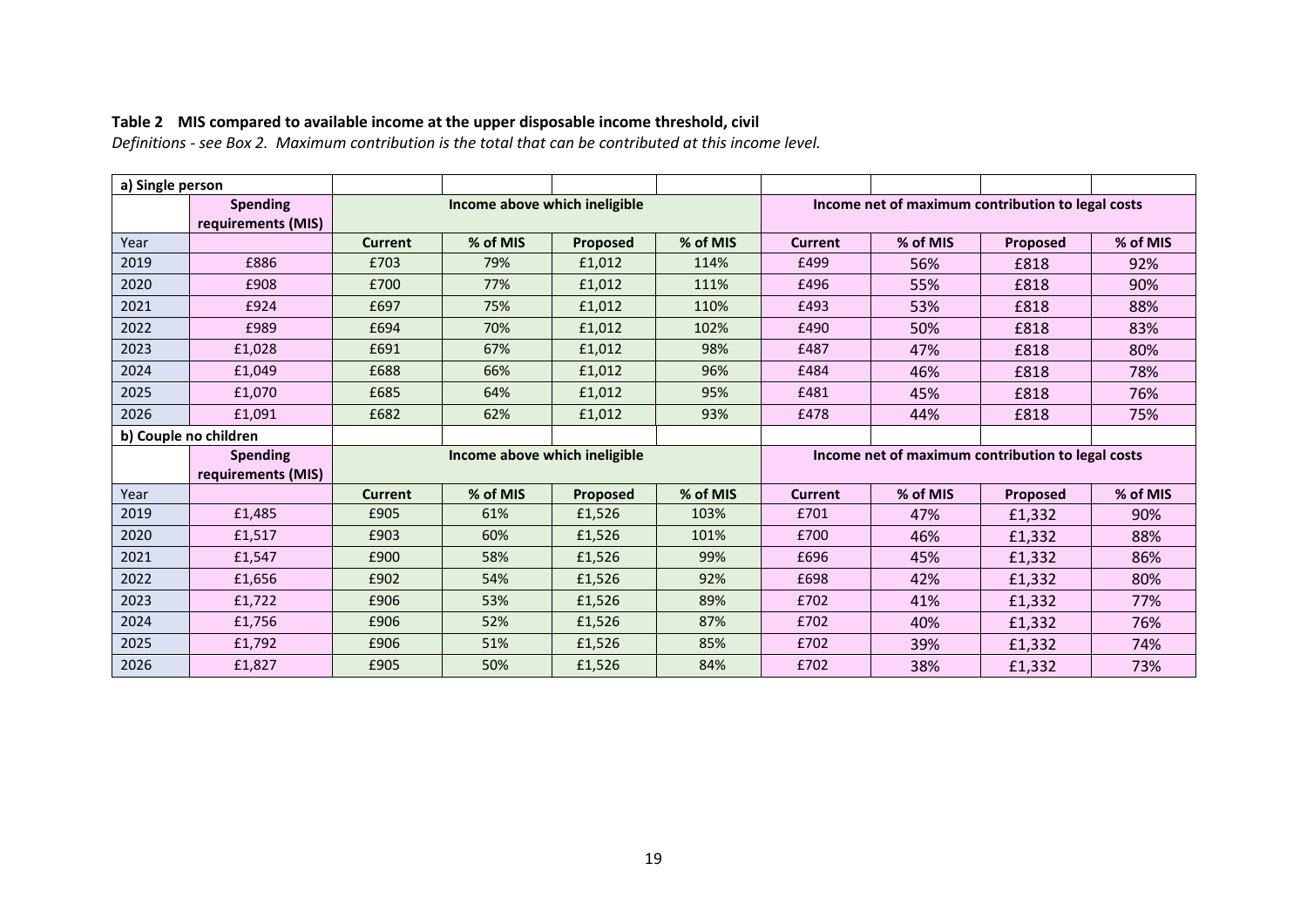|              | c) Lone parent two children           |                          |                 |                               |                 |                                                   |                 |                                                   |                 |
|--------------|---------------------------------------|--------------------------|-----------------|-------------------------------|-----------------|---------------------------------------------------|-----------------|---------------------------------------------------|-----------------|
|              | <b>Spending</b><br>requirements (MIS) |                          |                 | Income above which ineligible |                 | Income net of maximum contribution to legal costs |                 |                                                   |                 |
| Year         |                                       | <b>Current</b>           | % of MIS        | Proposed                      | % of MIS        | <b>Current</b>                                    | % of MIS        | Proposed                                          | % of MIS        |
| 2019         | £1,642                                | £1,273                   | 78%             | £1,434                        | 87%             | £1,070                                            | 65%             | £1,240                                            | 75%             |
| 2020         | £1,649                                | £1,280                   | 78%             | £1,434                        | 87%             | £1,076                                            | 65%             | £1,240                                            | 75%             |
| 2021         | £1,690                                | £1,279                   | 76%             | £1,434                        | 85%             | £1,076                                            | 64%             | £1,240                                            | 73%             |
| 2022         | £1,808                                | £1,295                   | 72%             | £1,434                        | 79%             | £1,091                                            | 60%             | £1,240                                            | 69%             |
| 2023         | £1,881                                | £1,316                   | 70%             | £1,434                        | 76%             | £1,112                                            | 59%             | £1,240                                            | 66%             |
| 2024         | £1,918                                | £1,325                   | 69%             | £1,434                        | 75%             | £1,121                                            | 58%             | £1,240                                            | 65%             |
| 2025         | £1,957                                | £1,334                   | 68%             | £1,434                        | 73%             | £1,131                                            | 58%             | £1,240                                            | 63%             |
| 2026         | £1,996                                | £1,344                   | 67%             | £1,434                        | 72%             | £1,140                                            | 57%             | £1,240                                            | 62%             |
|              |                                       |                          |                 |                               |                 |                                                   |                 |                                                   |                 |
|              | d) Couple two children                |                          |                 |                               |                 |                                                   |                 |                                                   |                 |
|              | <b>Spending</b>                       |                          |                 | Income above which ineligible |                 |                                                   |                 | Income net of maximum contribution to legal costs |                 |
|              | requirements (MIS)                    |                          |                 |                               |                 |                                                   |                 |                                                   |                 |
| Year<br>2019 | £2,015                                | <b>Current</b><br>£1,054 | % of MIS<br>52% | <b>Proposed</b><br>£1,948     | % of MIS<br>97% | <b>Current</b><br>£850                            | % of MIS<br>42% | <b>Proposed</b>                                   | % of MIS<br>87% |
|              |                                       |                          |                 |                               |                 |                                                   |                 | £1,754                                            |                 |
| 2020         | £2,049                                | £1,062                   | 52%             | £1,948                        | 95%             | £859                                              | 42%             | £1,754                                            | 86%             |
| 2021         | £2,096                                | £1,061                   | 51%             | £1,948                        | 93%             | £858                                              | 41%             | £1,754                                            | 84%             |
| 2022         | £2,242                                | £1,081                   | 48%             | £1,948                        | 87%             | £877                                              | 39%             | £1,754                                            | 78%             |
| 2023         | £2,332                                | £1,109                   | 48%             | £1,948                        | 84%             | £905                                              | 39%             | £1,754                                            | 75%             |
| 2024         | £2,379                                | £1,121                   | 47%             | £1,948                        | 82%             | £917                                              | 39%             | £1,754                                            | 74%             |
| 2025         | £2,426                                | £1,133                   | 47%             | £1,948                        | 80%             | £929                                              | 38%             | £1,754                                            | 72%             |
| 2026         | £2,475                                | £1,145                   | 46%             | £1,948                        | 79%             | £942                                              | 38%             | £1,754                                            | 71%             |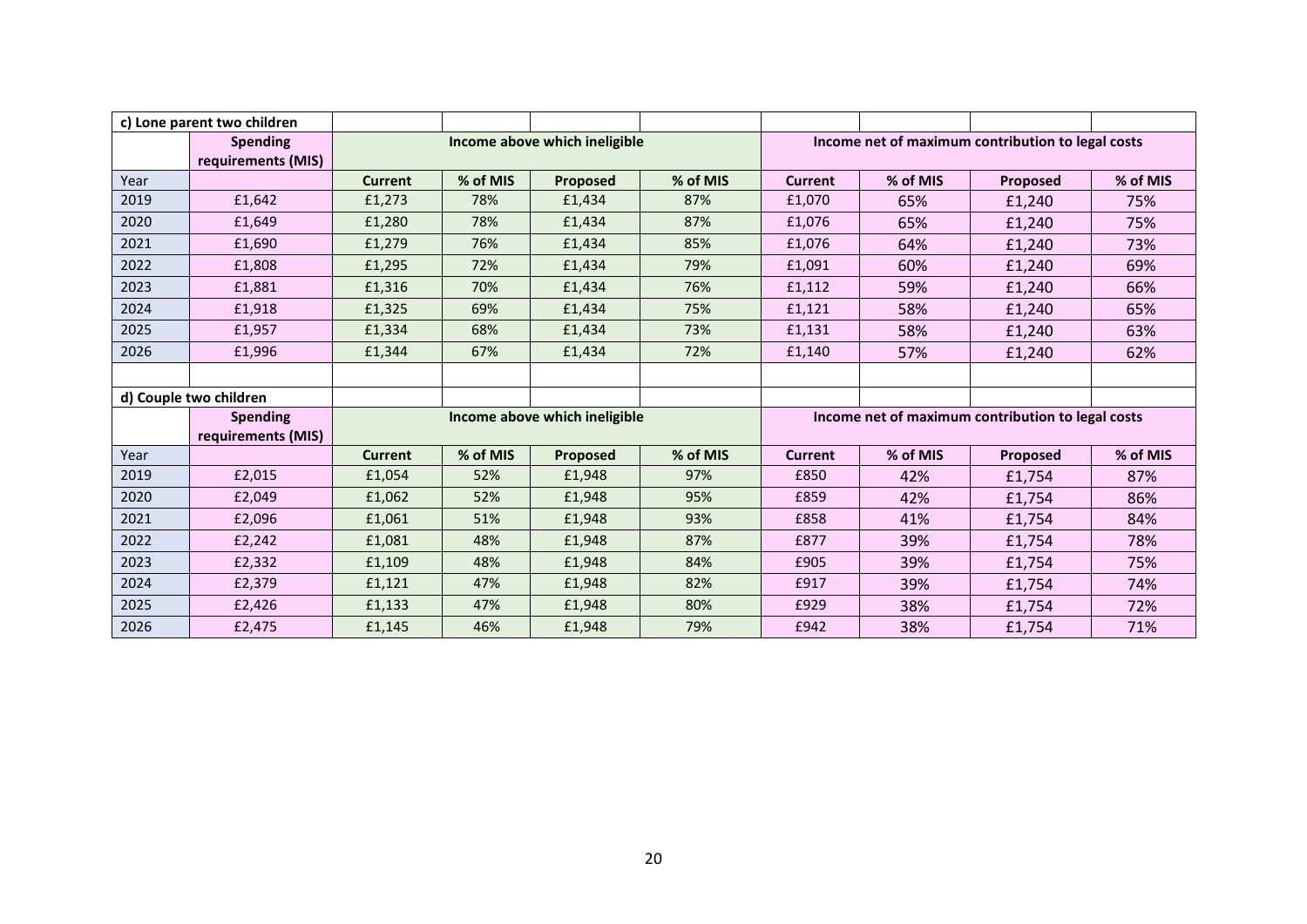The above analysis shows that the proposals have been well designed to ensure that a single person with income just below the upper threshold can meet most or all of their minimum needs both before and after a contribution to legal costs. However, two aspects of the proposals make the picture less favourable. The first is the failure to uprate costs with inflation, so a more or less adequate system based on 2019 expenditures would be considerably less adequate if implemented in 2023. The second important feature of the upper limit is the way weightings determine how this means test interacts with household composition.

Figures 4 and 5 illustrate both the erosion over time of the real value of the upper threshold and the lower proportion of need that this represents for larger households. The latter is worsened at this threshold by the basing of allowances for additional members on percentages of the lower rather than the upper threshold – see Box 1 above. This causes families with children to have eligibility for legal aid removed at much less adequate incomes than single people; for a lone parent family this would be a quarter below MIS before legal costs and a third below if they make the maximum contributions at the upper threshold. It should also be noted, however, that the gap between larger and smaller household types is somewhat narrower when considering incomes after maximum legal contributions, in Figure 5, than before legal costs, in Figure 4. This is because the maximum legal contribution is the same regardless of the size of household, and so represents a relatively larger proportion of a single person's costs than a family's.



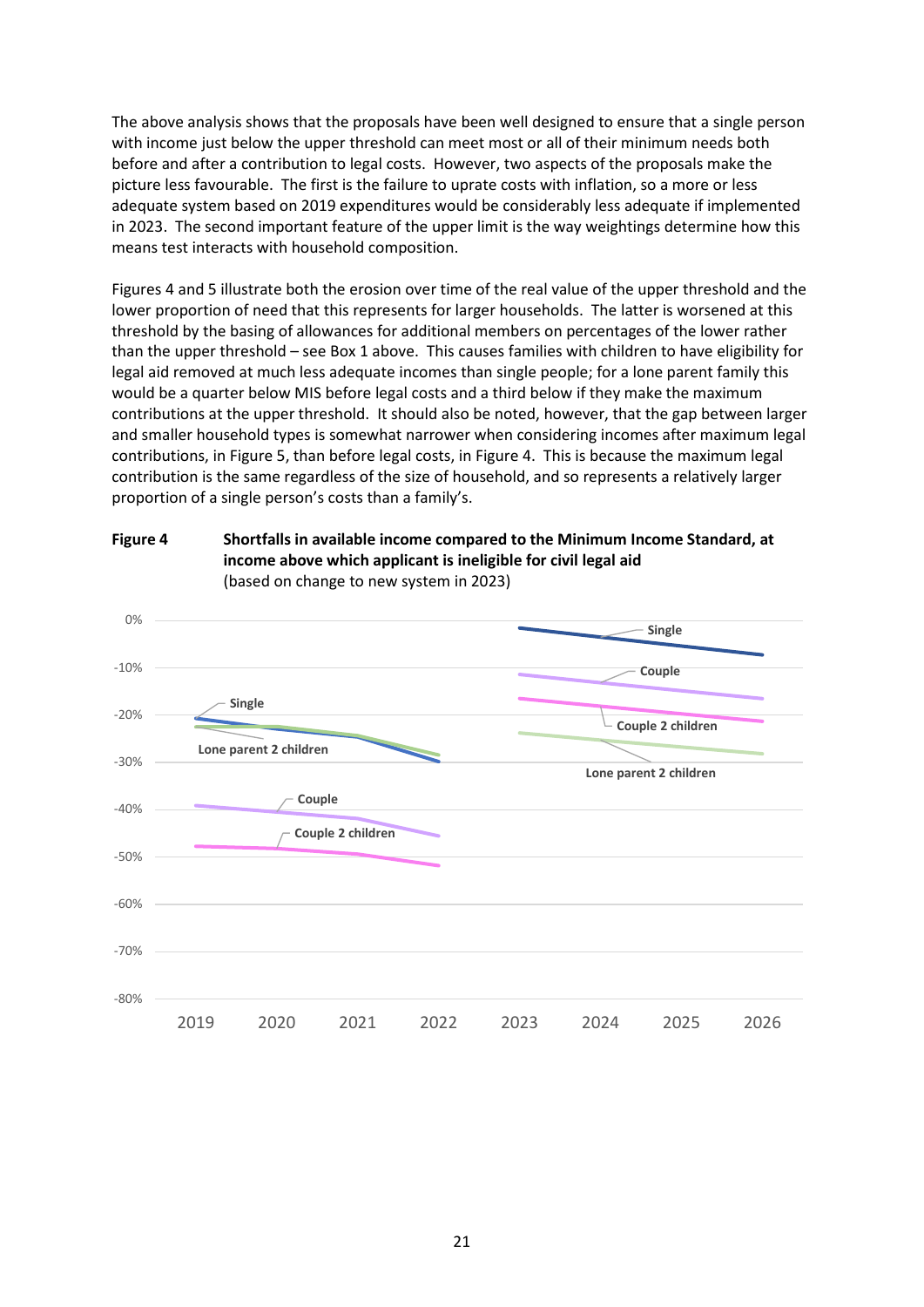

#### **Figure 5 Shortfalls in available income compared to the Minimum Income Standard at civil upper disposable income limit, net of max contributions** (based on change to new system in 2023)

## <span id="page-24-0"></span>**3.3 Contributions for Crown Court defendants**

With single defendants and members of couples qualifying for non-contributory legal aid at close to the MIS level, and those with children on low incomes likely to qualify through Universal Credit passporting, the risk of required contributions leaving defendants with insufficient means is much reduced. Figure 6 compares the relationship between income and MIS under the existing and proposed systems for single Crown Court defendants paying contributions. It does so by comparing the income available after housing costs before any contributions (shown on the horizontal axis, and in the top line on the graph) with what remains available after contributions in each of the two systems (the other two lines); the equivalent MIS spending requirement is shown as a horizontal line for reference.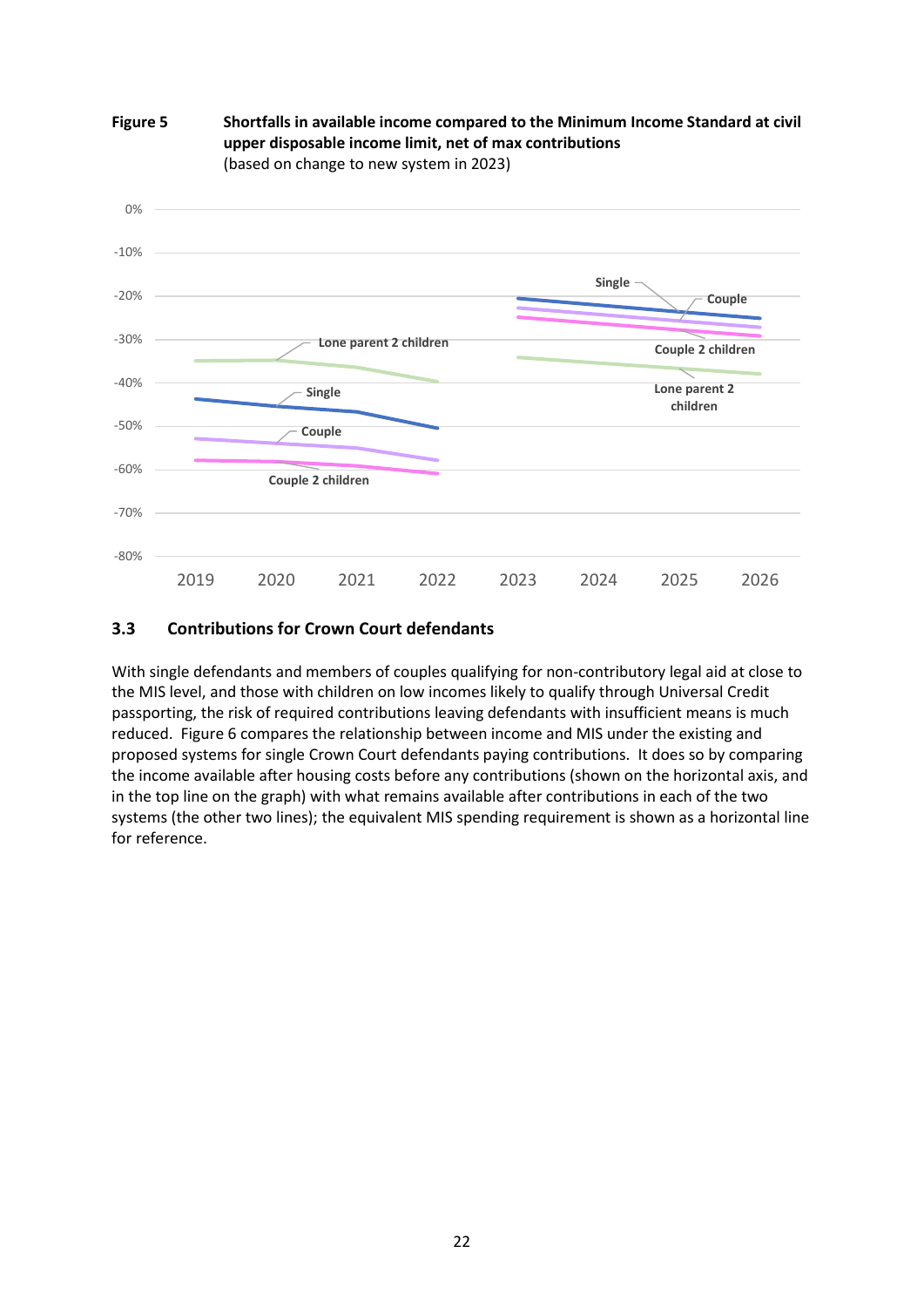

#### **Figure 6 Single adult income before and after contribution to legal aid, Crown Court defendant, 2023**

Monthly income, after housing costs

Figure 6 shows a very stark contrast between the current and proposed systems. Under the current system, when a Crown Court defendant starts contributing to legal aid costs, this brings their income to below half what they need. Since 90% of all additional income may be taken in contributions, a defendant with very high legal costs is left with insufficient income for a minimum standard of living even when their available income would otherwise be three times the median – at which point they reach the upper limit and become ineligible for legal aid. Under the far more generous proposed system, a defendant is only required to contribute when they are almost at the MIS level; and if they are on median income, they reach this minimum income standard even after the contributions. Furthermore, the tiered rates of contributions, which rise quickly to 80% at about the level of the median household income shown in the graph, mean that for defendants with above average incomes, very high defence costs reduce net incomes somewhat less brutally than the present 90% contribution rate.

An additional feature of Figure 6 worth noting is that the proposed system reduces, but does not eliminate, the 'cliff edge' whereby someone whose income is just above the lower threshold for contributions ends up worse off than someone just below that limit. In the present system, the first £283 of disposable income is disregarded when assessing if someone is eligible for non-contributory legal aid, but if their income is just above that level they must contribute 90% of the £283, or £255, as a minimum contribution. The proposed system no longer disregards an initial tranche of income, and only imposes contributions on the tranche above the lower limit. However, since it also does not impose that charge until it is above £100 (for administrative reasons), there is still a 'cliff edge' of this amount, whereby someone with a £99.99 assessed contribution pays nothing, but someone with very slightly higher income will contribute £100, leaving them with that much less in their pocket each month. In this respect, the two systems are structurally similar, even though described and rationalised differently. In practice, as shown by the dip in the lines in Figure 6, the main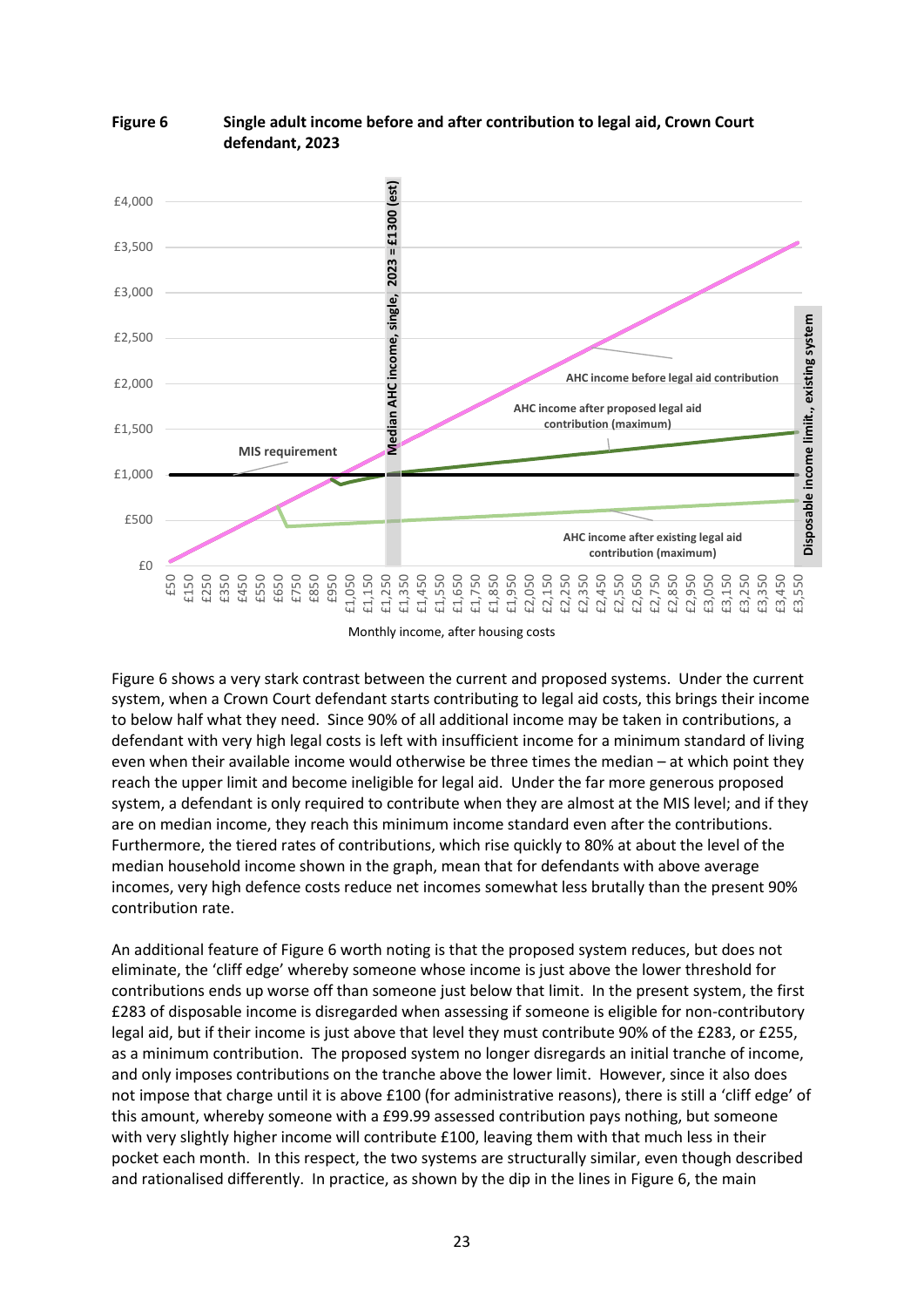difference is that this dip is much smaller (£100) in the proposed system than in the existing system (£283).

# <span id="page-26-0"></span>**3.4 The Magistrates' Court disposable income test – additional features and comparison with Crown Court test**

For defendants in magistrates' courts, the proposed disposable income test has the same thresholds as in the Crown Court, but there are two main differences in the means test. The first is that there is no contributory entitlement, and anyone above the disposable income threshold determining noncontributory entitlement gets no legal aid at all. The second is that to compensate for this, an additional disposable income allowance of £400 is added, so that defendants do not rise above the threshold until they can pay this amount in private fees and still have enough left to cover the cost of living allowance with their remaining income.

Figure 7 compares the results of the proposals for legal aid for Crown Court and magistrates' court defendants in the same terms as Figure 6 (zooming in on a narrower range of income around the median where differences are most relevant). This graph assumes that costs in the magistrates' court are £400 a month; this is a relatively high level, but it is the level assumed in the proposals in order to protect defendants facing high private costs.



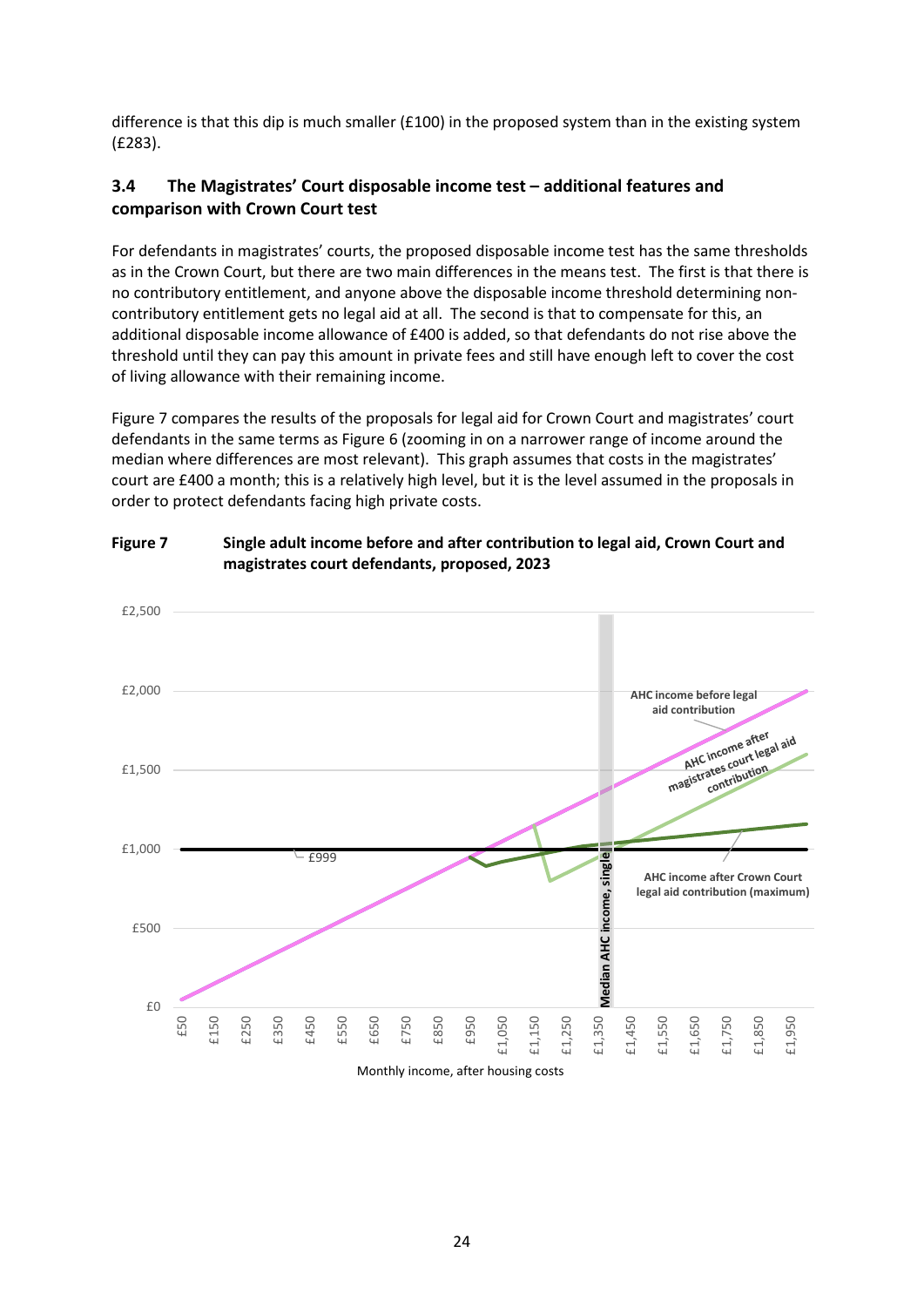The graph shows that defendants in magistrates' courts can get non-contributory legal aid at a slightly higher maximum income level than Crown Court defendants, but those with incomes above that level face a sharper cliff edge because they have to pay in full for their legal costs. This creates a small range of income at which relatively high legal costs can bring a single defendant's income below the MIS level, but this is unlikely to affect a very large number of people. Where incomes rise above the median, magistrates' court defendants become better off than those in the Crown Court, despite the latter being eligible for legal aid (assuming that the cost of defending Crown Court cases is higher). This is because income-based contributions exceed £400 a month at just above the median income level.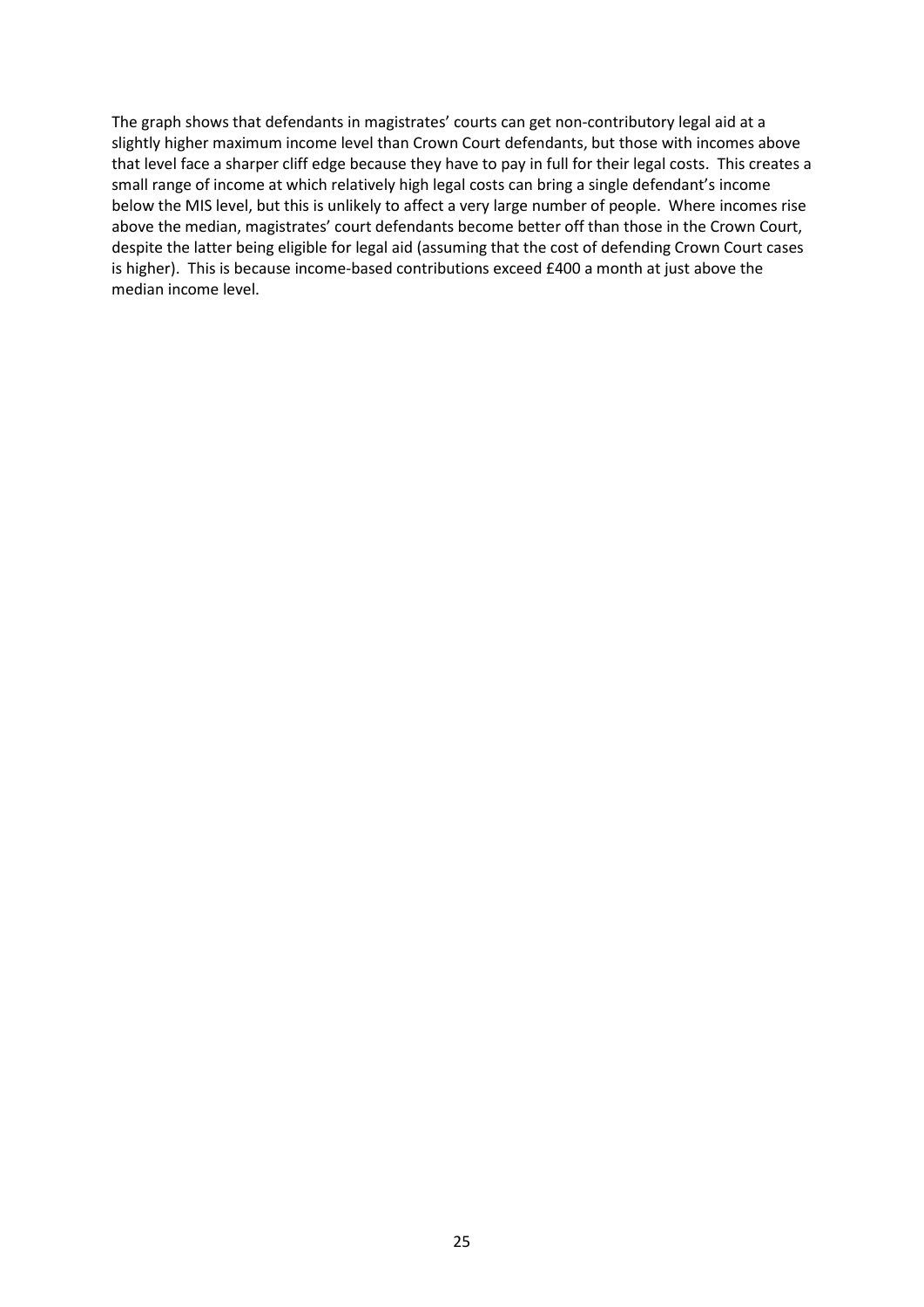# <span id="page-28-0"></span>**4 Conclusion and recommendations**

The analysis in this report confirms that the proposed changes to the legal aid means test would greatly reduce the extent to which people on low incomes can only access the legal system by sacrificing expenditures enabling them to maintain a minimum socially acceptable standard of living.

As a starting point, the proposed system gives a single person access to non-contributory legal aid with well over twice the available income as in the present system. This is still not enough to reach the Minimum Income Standard based on what the public thinks is needed for a minimum acceptable standard of living. However, the threshold for this entitlement is based on expenditure calculations which, in the year they were made, allow a single person to afford all the non-leisure items in MIS. This makes the baseline threshold compatible with the system's stated aims of covering most essential items, with leisure the most prominent exclusion. In the criminal system, the baseline is more generous, and has been set at a level that slightly exceeds MIS, including leisure. This again produces an initial outcome broadly in line with the stated aims of the system, which seeks to ensure that defendants are able to afford legal services without legal costs bringing their net incomes to below what an average person spends in categories counted as essential.

However, two underlying difficulties of the proposals in their present form risk partially and in some cases almost fully reversing these improvements.

The first and most important is the failure to uprate the cost of living allowances regularly in line with the rising cost of living. This obvious and inherent contradiction may not matter much if a combination of low inflation and reasonably frequent review meant that the system remained broadly in line with actual living costs. However, the fact that 2019 expenditure benchmarks are being proposed as a basis for thresholds likely still to be in operation in 2026, and that prices are expected to rise by a cumulative 20% over that period, means that uprating matters a lot. The decline in the value of incomes at means-tested levels under the present system illustrates how failing to uprate can lead to people with inadequate incomes falling far short of being able to afford to access justice. It is worth noting however that, while the thresholds themselves have not been uprated, the linking of allowances for additional household members to benefits in the civil system have at least caused these allowances to rise in those years when benefits have been increased with inflation. Under the present proposals, even this partial link with prices would be lost.

Appropriate indices to use to uprate thresholds and allowances are CPI for disposable income and CPIH for gross income, since housing costs are included in gross income and CPIH, but not disposable income and CPI. Both indices are recognised as national statistics.

The second main difficulty concerns the way that income thresholds are adapted to the composition of the household and hence its expenditure needs. Despite a welcome standardisation of how this is done, the proposals create significant differences across household types in the adequacy of incomes at the point legal aid is restricted. This is partly because of evidence that equivalence scales are inaccurate in relation to actual relative needs, and also because equivalisation is not consistently applied to the bands and upper limits of the civil means test. These drawbacks create the greatest anomaly for lone parents in the civil system, who are also commonly in need of civil redress in family cases, and rarely have income high enough to afford it without the help of legal aid.

It needs to be acknowledged that such difficulties with equivalisation can never be fully ironed out – there is no perfect formula to equalise the needs of households accurately in all circumstances. Rather, it is important to seek to limit the size of inequities across household types, while keeping the system simple. On this basis, this report does not recommend an adapted equivalence scale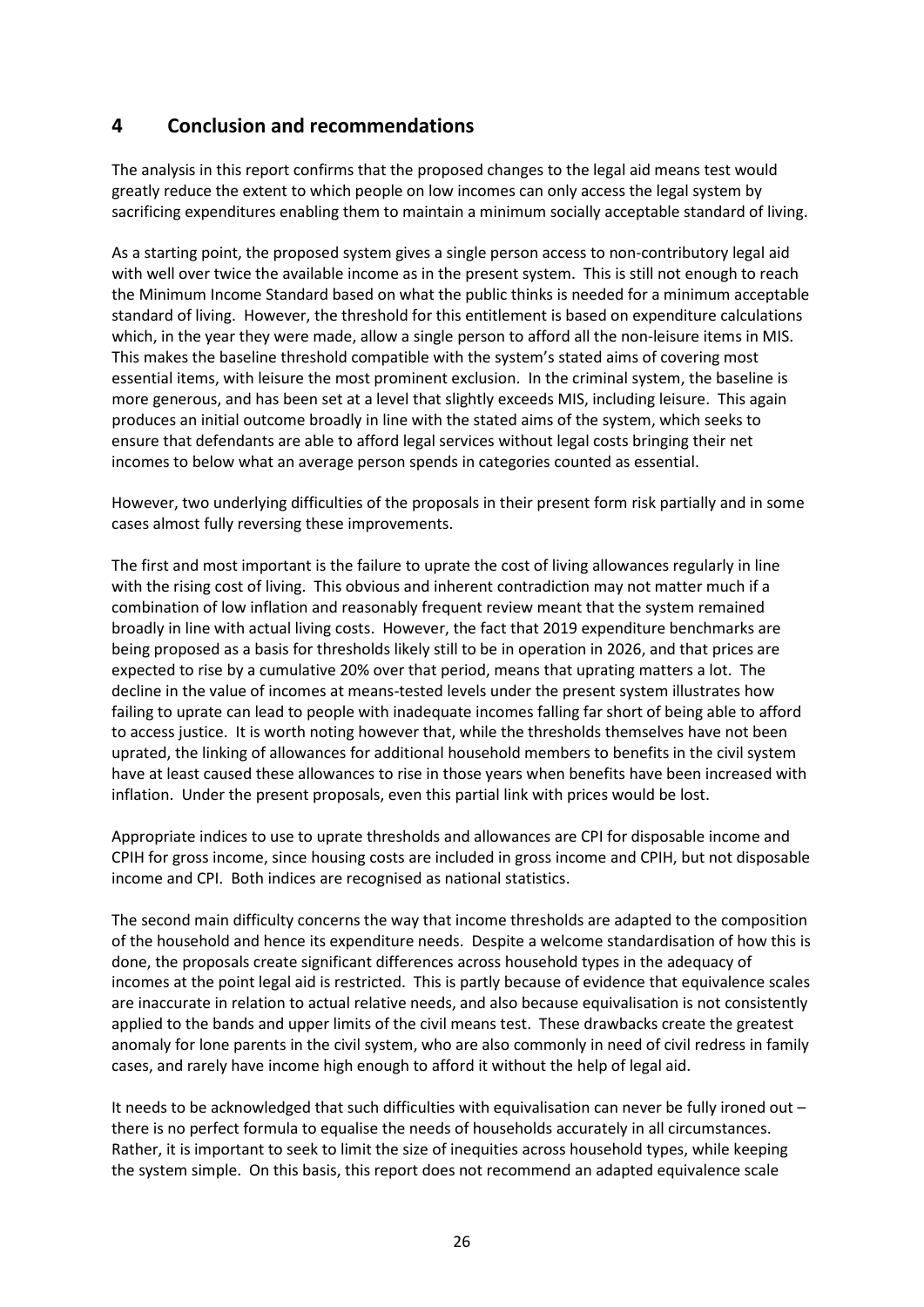(which would still be imperfect, and not reflect current government measurement methods). Another option would be to apply equivalisation to all thresholds in the system including the upper limit of each contribution band and the upper limit for civil legal aid. This would improve the equity of the system, but would make it more complex, and still leave lone parents worse off at all of the thresholds than other groups. A much simpler, and effective, adjustment would be to give an additional allowance to lone parents, recognising the additional spending pressures that they face, in having to cover fixed costs of having children, which adds more proportionately to a household budget than for couple parents, in a way not reflected in equivalence scales.

Specifically, Figure 8 shows how the relative adequacy of incomes of various household types at each of the thresholds would change if a lone parent received not just the single adult's cost of living allowance, but in addition, half the allowance allocated to an additional adult. This would mean setting the adult allowance for the lone parent at halfway between the amount proposed for a lone parent and the amount proposed for a couple. In all three aspects of the system shown in Figure 8, the current Review proposals cause lone parents' available incomes to fall short of MIS by a far greater amount than other groups, but this gap is effectively eliminated by the additional allowance.



**Figure 8 Shortfalls of available income compared to MIS, effect of proposed lone parent adjustment, 2023**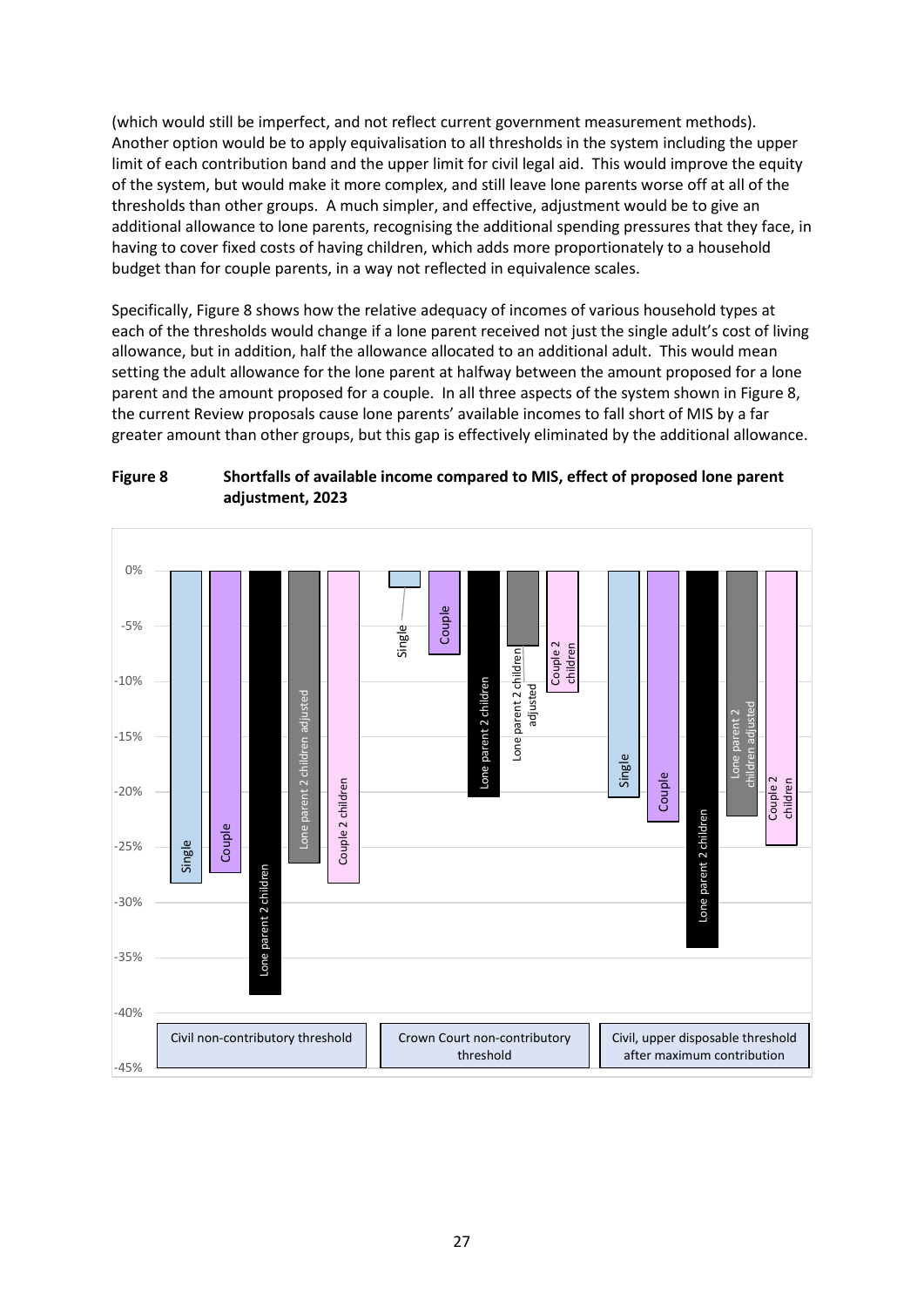#### **Recommendations**

In light of these considerations, this report makes two main recommendations designed to ensure that the very great improvements made by the proposals for the legal aid means test are preserved and followed through, while avoiding the largest differences in outcomes for different household types.

**Recommendation 1:** Uprate annually all thresholds and allowances related to disposable income by CPI, and uprate gross income thresholds by CPIH. On implementation, either backdate these upratings to 2019/20, from when the proposed thresholds have been derived, or use more recent expenditure data uprated to the implementation year.

**Recommendation 2:** For applicants or defendants living in lone parent households, assign a supplementary cost of living allowance equal to half the allowance that is allocated to an additional adult in the household.

In addition, a subsidiary recommendation is:

**Recommendation 3:** When comparing income to the gross income threshold for civil legal aid, continue to disregard income from Housing Benefit, and disregard income due to the inclusion of the housing element of Universal Credit.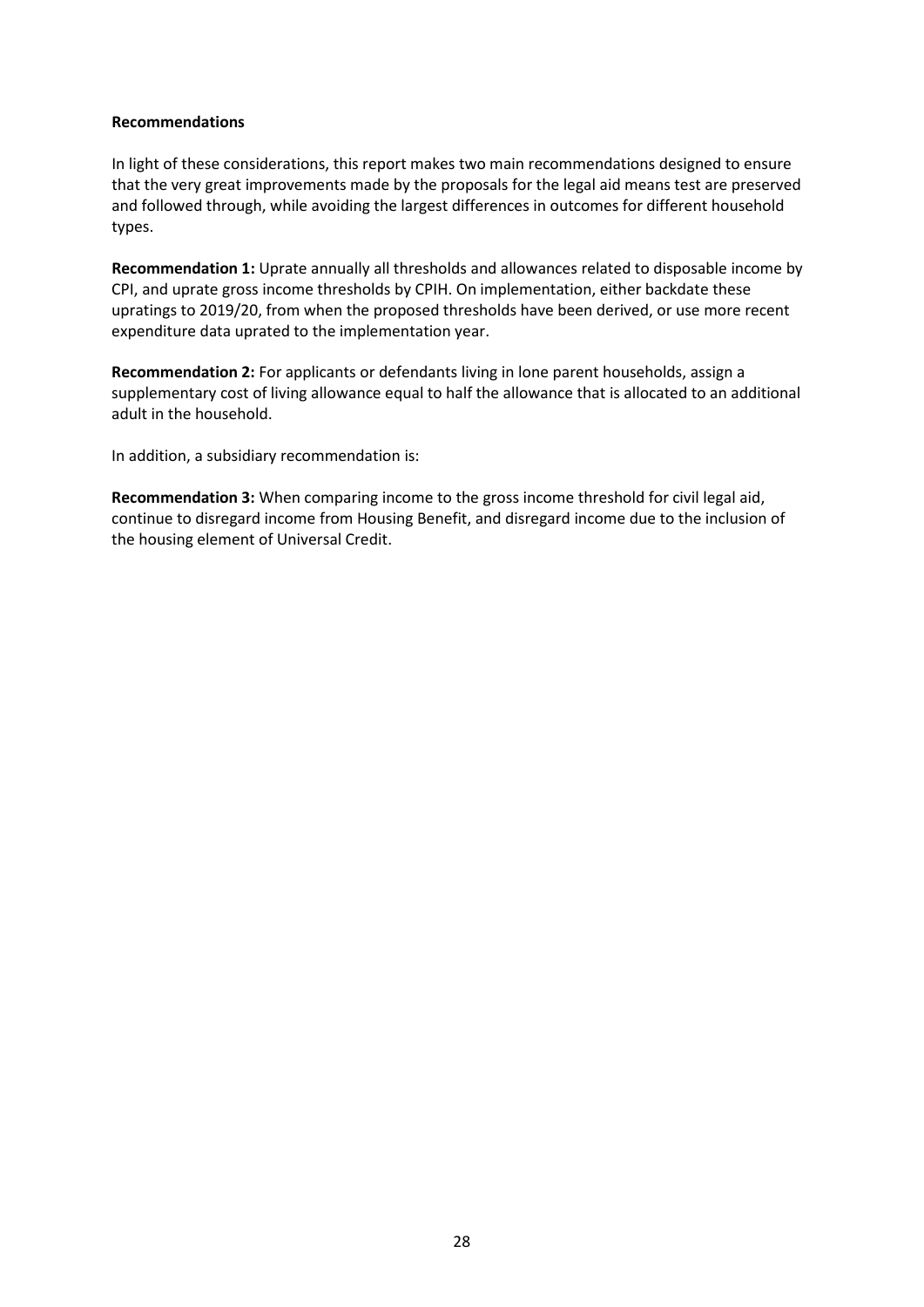# <span id="page-31-0"></span>**5 References**

Davis, A., Hirsch, D., Padley, M. and Shepherd, C. (2021) *A minimum income standard for the United Kingdom in 2021*. York: Joseph Rowntree Foundation.

Hirsch, D. (2018a) *Priced out of Justice? Means testing legal aid and making ends meet.* London: The Law Society.

Hirsch, D. (2018b) *The affordability of legal proceedings for those excluded from criminal legal aid.*  London: The Law Society.

Hirsch, D., Concialdi, P., Math, A., Padley, M., Pereira, E., Pereirinha, J., and Thornton, R. (2021) The Minimum Income Standard and equivalisation: Reassessing relative costs of singles and couples and of adults and children. *Journal of Social Policy*, 50(1), 148-167.

Ministry of Justice (2022) *Legal Aid Means Test Review.*

Padley, M. and Stone, J. (2022) *Households below a minimum income standard, 2008/09 to 2019/20*. York: Joseph Rowntree Foundation.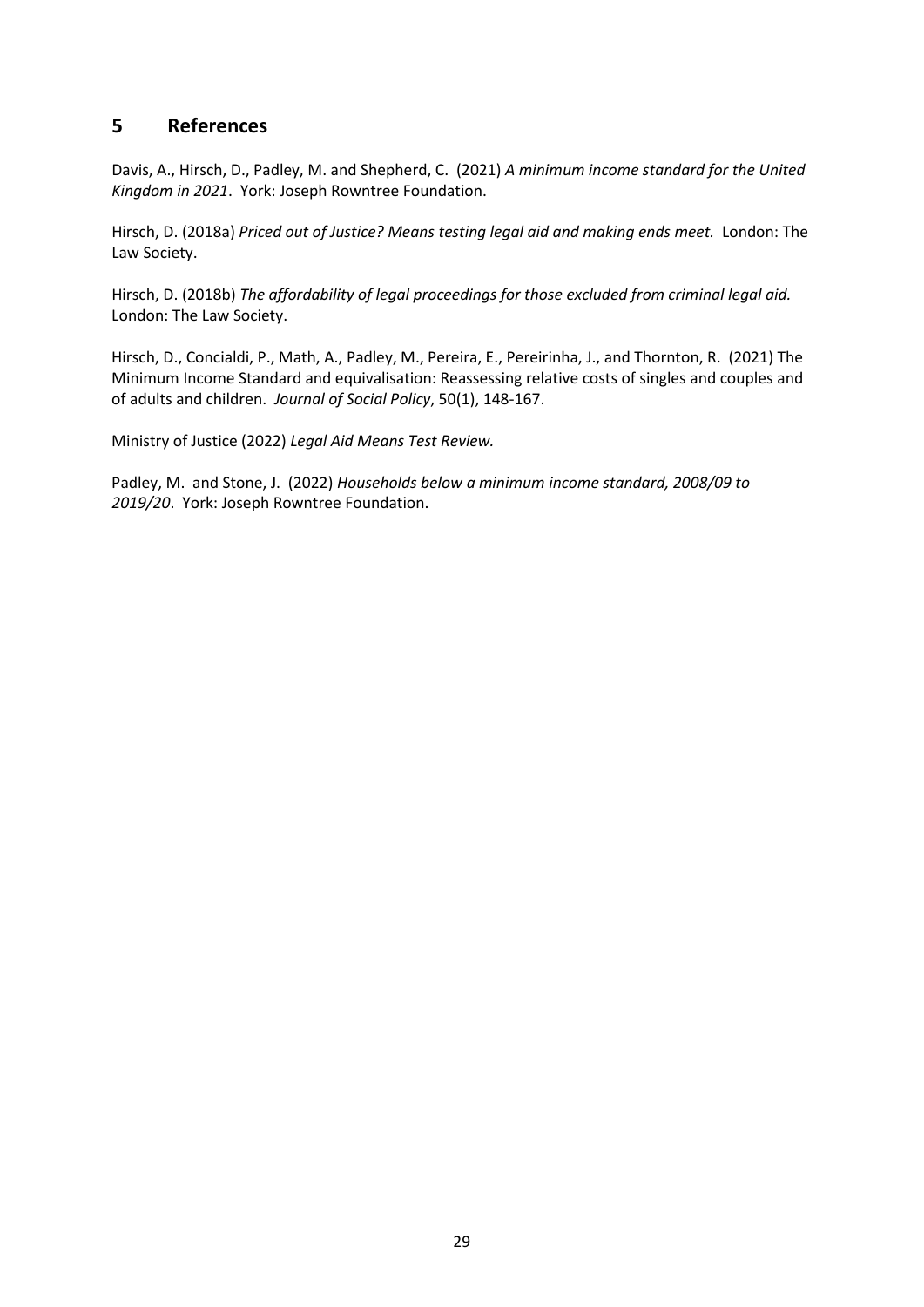#### **Appendix 1**

#### **Housing support and the gross income test**

The following calculations have been made to consider under what conditions the inclusion of housing-related support could cause a civil applicant to fail the gross income test. The Universal Credit system is used for these calculations given that for working age claimants, the old Housing Benefit system will be phased out by 2024.

For a single person, the gross earnings limit is £34,950.

Someone with these gross earnings would pay £7,441 in income tax and national insurance contributions, so have a post-tax income of £27,509. Since the income taper is 55% of post-tax income, in order to have a non-zero Universal Credit award, they would have to have a pre-taper Universal Credit entitlement of at least £27,509 times 0.55 = £15,130.

The basic allowance for Universal Credit is just £4,019 a year for a single person.

Therefore, in order for someone on the gross earnings limit to have a Universal Credit award, their rent would need to be at least £15,130 minus £4,019 or £11,111 a year, equal to £926 a month. Only if their rent is above this level would the inclusion of Universal Credit (including its housing element) potentially put them above the gross income threshold. (If their earnings are lower than £34,950 a year, a Universal Credit entitlement would be possible with a lower rent than this, but that would not put them above the gross earnings limit, since the higher amount of Universal Credit entitlement would be smaller than the lower amount of earnings).

For a single person to be entitled to £926 a month for the housing element of Universal Credit, they must live in an area where the local housing allowance for a one-bedroom property is at least this high. Table A1 shows that this is only the case in some areas of London, including all inner London areas and about half of the outer London ones.

The same calculation can be made for families with children. The figures in Table A1 have been calculated for families with two children of different gender of whom at least one is over 10, who would be entitled to rent support covering a three-bedroom property. They show a similar result for a couple with children as for a single adult. For a lone parent, there are a wider range of areas where a family at or above the gross income limit could be eligible for housing support in Universal Credit, but these are still all expensive areas in southern England.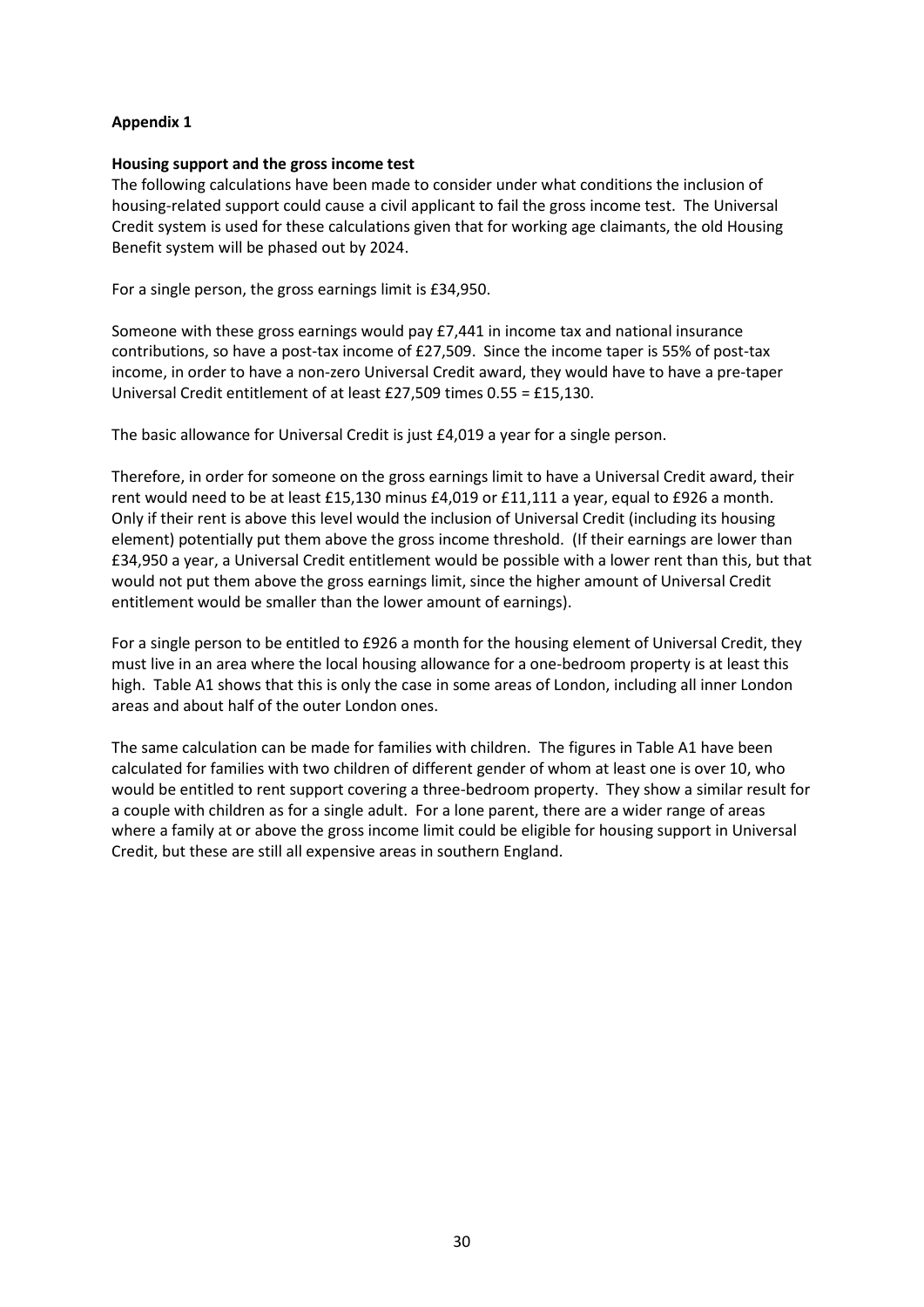#### **Table A1 Maximum monthly rent supported by Universal Credit, by housing size and area, and eligibility for Universal Credit with earnings at gross income limit**

#### **a) Rental areas where a single adult may be eligible for UC at gross income limit**

*In the following areas, the Local Housing Allowance\* (LHA) for a one-bedroom property is above £926. Someone with earnings at the gross income threshold would have to have rent above this level to be eligible for UC*

| Central London          | £1.284 | Inner South East London | £1,150 |
|-------------------------|--------|-------------------------|--------|
| Inner East London       | £1.284 | Outer North London      | £1,070 |
| Inner North London      | £1.284 | l Outer East London     | £1,050 |
| Inner South West London | £1.284 | Outer South West London | £1,050 |
| Inner West London       | £1.208 | North West London       | £1,000 |

*In the remaining 142 areas (including four in Outer London) LHA for a one-bedroom property is below £926*

\*The Local Housing Allowance is the highest amount of rent that can be supported through Universal Credit in a given local housing market area

#### **b) Rental areas where a couple with two children, each needing their own bedroom, may be eligible for UC at gross limit**

*In the following areas, LHA for a three-bedroom property is above £1,379. A family with earnings at the gross income threshold would have to have rent above this level to be eligible for UC*

| Central London          | £1,920 | Outer North London      | £1,600 |
|-------------------------|--------|-------------------------|--------|
| Inner East London       | £1,920 | Outer South West London | £1,600 |
| Inner North London      | £1,920 | Outer East London       | £1,550 |
| Inner South West London | £1,920 | North West London       | £1,550 |
| Inner West London       | £1,920 | Outer West London       | £1,400 |
| Inner South East London | £1,675 |                         |        |

*In the remaining 141 areas (including three in outer London), LHA for a three-bedroom property is below £1,379*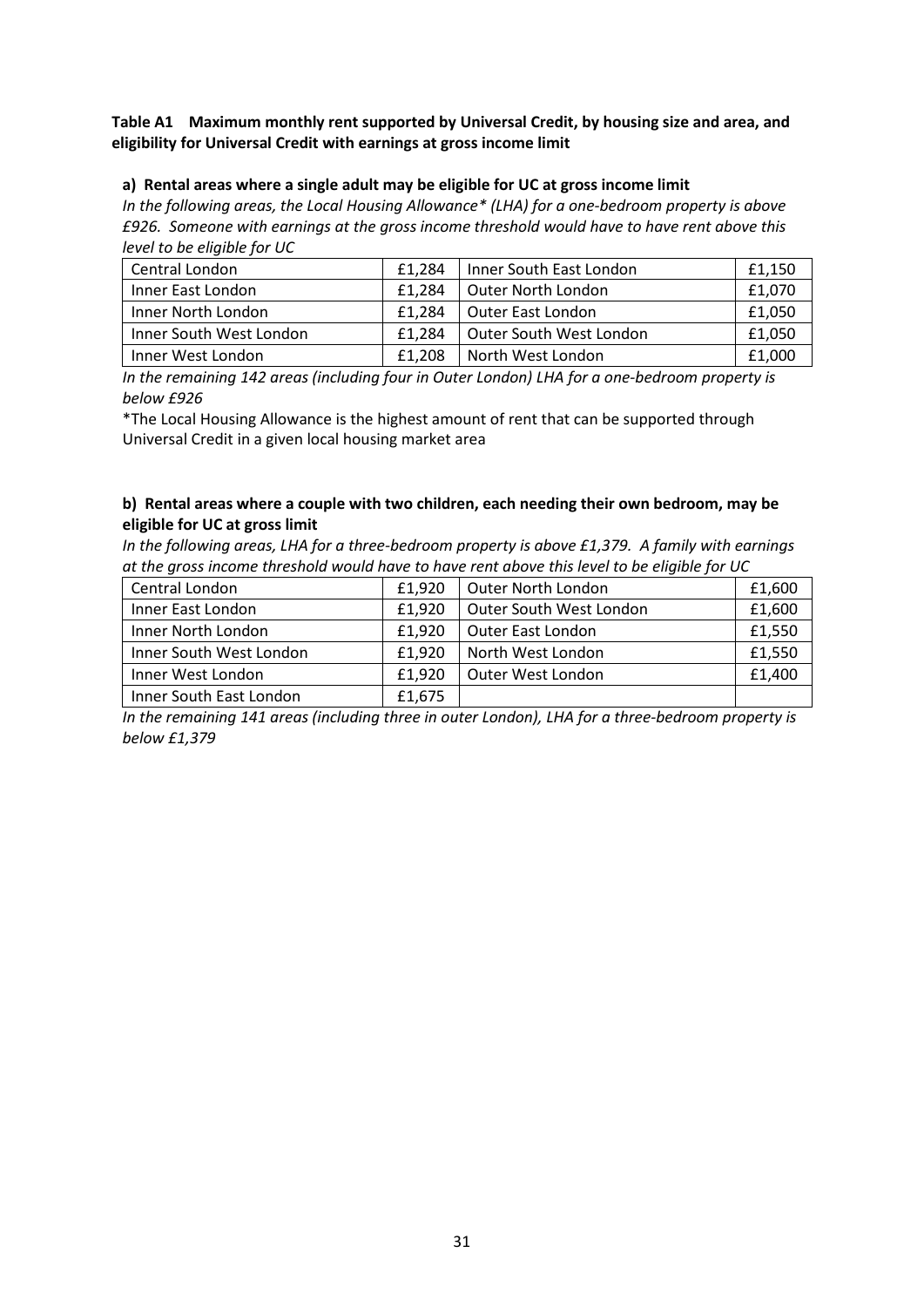#### **c) Additional rental areas where a lone parent with two children, each needing their own bedroom, may be eligible for UC at gross limit**

*As with a couple with children, the three-bedroom LHA applies to this case. But a lone parent at the gross income limit could receive UC with any rent above £844. This means that, in addition to the areas listed in (b), lone parents in the following 48 areas in southern England could receive UC while earning at the upper limit*

| <b>Outer North East London</b> | £1,375 | Chichester             | £995 |
|--------------------------------|--------|------------------------|------|
| Outer South London             | £1,375 | Chelmsford             | £985 |
| Guildford                      | £1,375 | Maidstone              | £975 |
| Walton                         | £1,350 | <b>Milton Keynes</b>   | £975 |
| Outer South East London        | £1,300 | Luton                  | £975 |
| South West Herts               | £1,300 | Canterbury             | £975 |
| <b>East Thames Valley</b>      | £1,275 | Worthing               | £970 |
| Chilterns                      | £1,250 | Cambridge              | £950 |
| <b>Brighton and Hove</b>       | £1,200 | Basingstoke            | £950 |
| Crawley & Reigate              | £1,200 | <b>Bristol</b>         | £950 |
| South East Herts               | £1,200 | Bournemouth            | £950 |
| Reading                        | £1,150 | Southampton            | £925 |
| <b>High Weald</b>              | £1,130 | <b>Cherwell Valley</b> | £900 |
| Harlow & Stortford             | £1,125 | Ashford                | £900 |
| Oxford                         | £1,100 | Warwickshire South     | £900 |
| Winchester                     | £1,100 | Eastbourne             | £900 |
| <b>Blackwater Valley</b>       | £1,100 | Portsmouth             | £875 |
| South West Essex               | £1,075 | <b>Bedford</b>         | £875 |
| Aylesbury                      | £1,050 | Solihull               | £875 |
| Newbury                        | £1,050 | Medway & Swale         | £850 |
| North West Kent                | £1,050 | Salisbury              | £850 |
| Stevenage & North Herts        | £1,050 | Cheltenham             | £850 |
| Southend                       | £1,000 | Colchester             | £850 |
| Bath                           | £995   | <b>Sussex East</b>     | £850 |